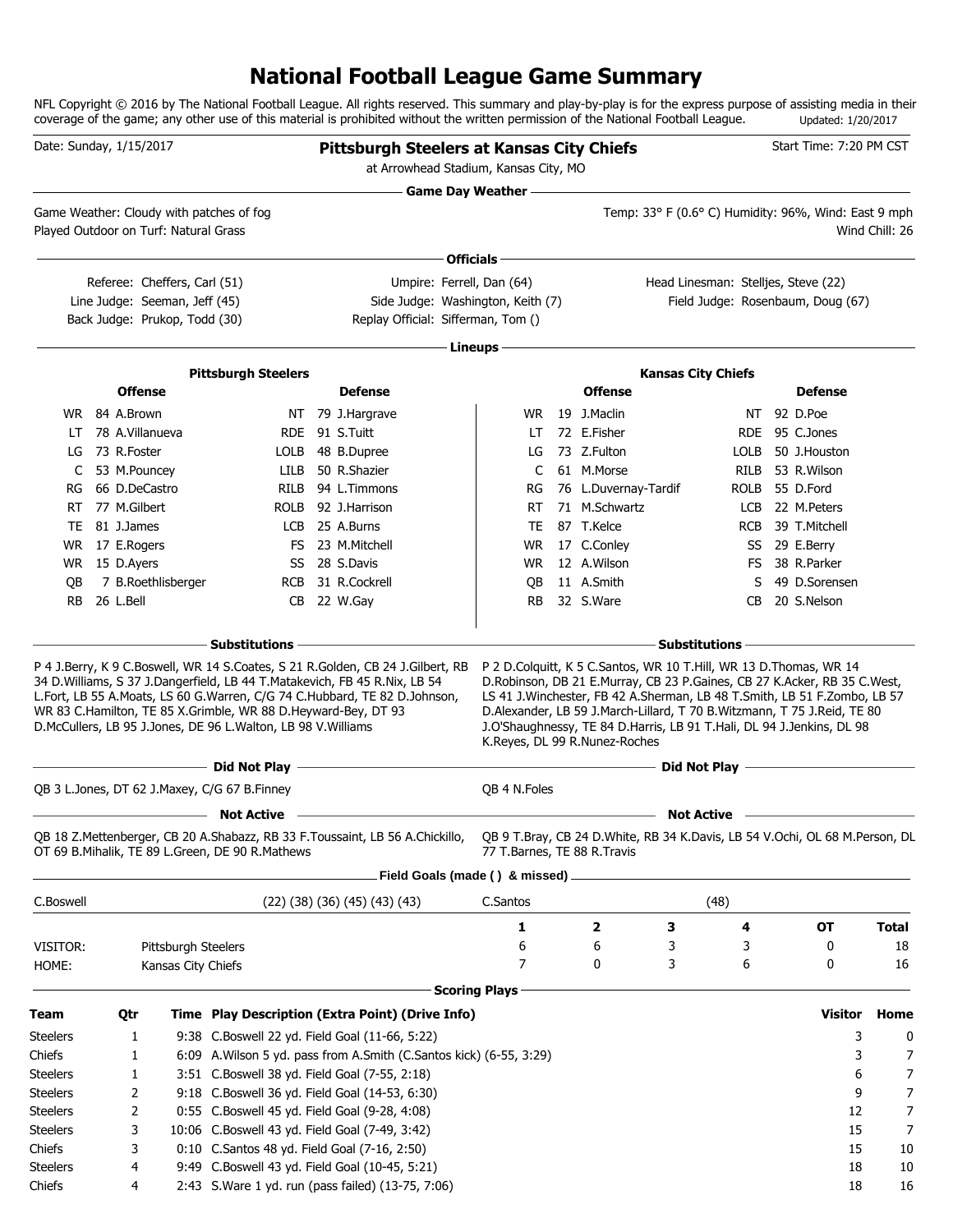# **National Football League Game Summary**

NFL Copyright © 2016 by The National Football League. All rights reserved. This summary and play-by-play is for the express purpose of assisting media in their coverage of the game; any other use of this material is prohibited without the written permission of the National Football League. Updated: 1/20/2017

Paid Attendance: 75,678 Time: 2:59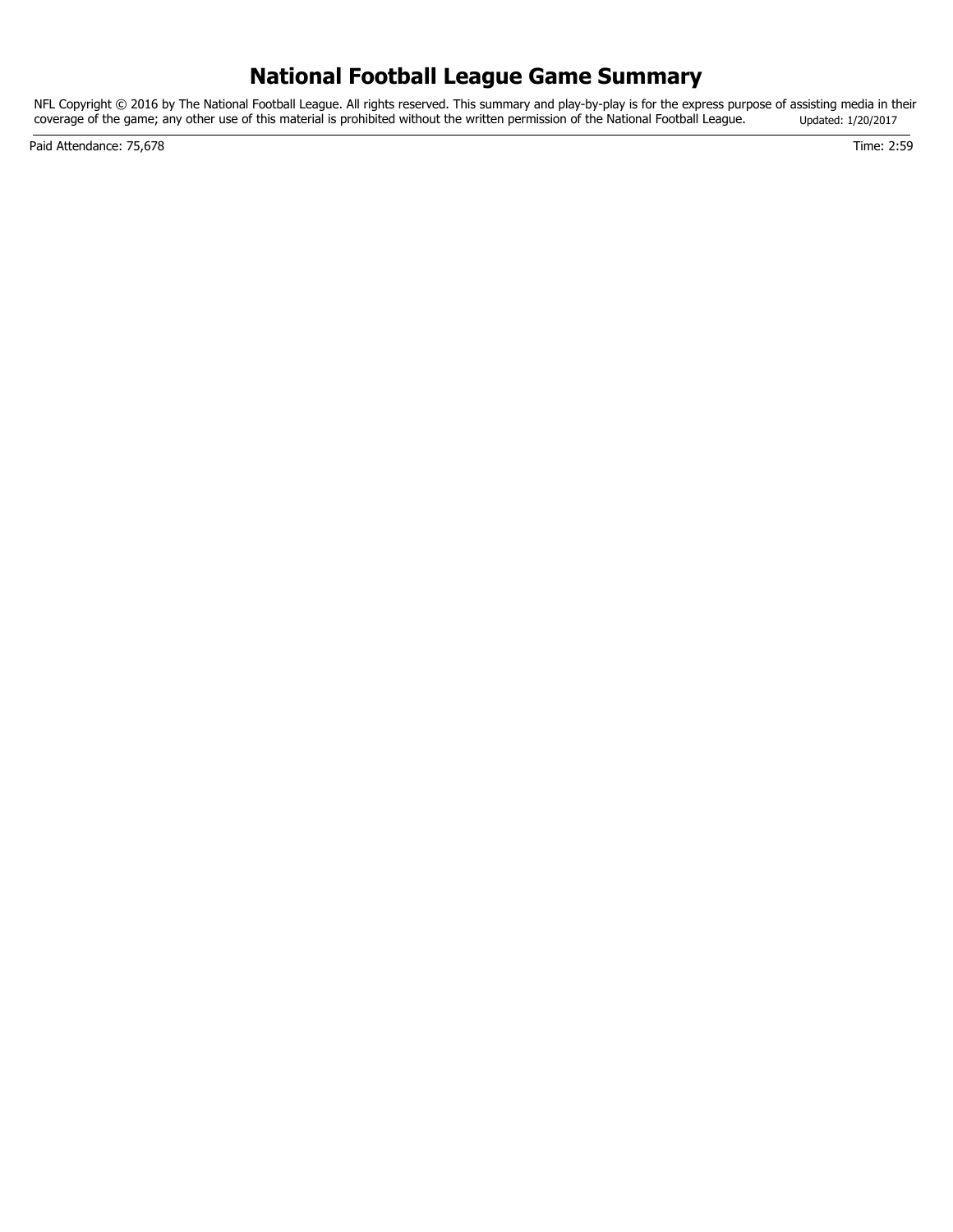# **Final Individual Statistics**

|                            |     | <b>Pittsburgh Steelers</b> |            |              |                 |                  |                       |                     |             |                        |            | <b>Kansas City Chiefs</b> |                |              |                |                |              |
|----------------------------|-----|----------------------------|------------|--------------|-----------------|------------------|-----------------------|---------------------|-------------|------------------------|------------|---------------------------|----------------|--------------|----------------|----------------|--------------|
| <b>RUSHING</b>             |     |                            | <b>ATT</b> | <b>YDS</b>   | <b>AVG</b>      | LG               | TD                    | <b>RUSHING</b>      |             |                        |            |                           | <b>ATT</b>     | <b>YDS</b>   | <b>AVG</b>     | LG             | TD           |
| L.Bell                     |     |                            | 30         | 170          | 5.7             | 38               | 0                     | S.Ware              |             |                        |            |                           | 8              | 35           | 4.4            | 11             | 1            |
| <b>B.Roethlisberger</b>    |     |                            | 4          | 1            | 0.3             | 4                | 0                     | T.Hill              |             |                        |            |                           | 3              | 18           | 6.0            | 8              | 0            |
|                            |     |                            |            |              |                 |                  |                       | A.Smith             |             |                        |            |                           | 2              | 9            | 4.5            | 5              | 0            |
|                            |     |                            |            |              |                 |                  |                       | C.West              |             |                        |            |                           | 1              | -1           | $-1.0$         | $-1$           | 0            |
| Total                      |     |                            | 34         | 171          | 5.0             | 38               | 0                     | Total               |             |                        |            |                           | 14             | 61           | 4.4            | 11             | 1            |
| <b>PASSING</b>             | ATT | <b>CMP</b>                 | <b>YDS</b> | SK/YD TD     |                 | LG IN            | <b>RT</b>             | <b>PASSING</b>      |             |                        | <b>ATT</b> | <b>CMP</b>                | <b>YDS</b>     | SK/YD TD     |                | LG IN          | <b>RT</b>    |
| <b>B.Roethlisberger</b>    | 31  | 20                         | 224        | 1/6          | 0<br>52         | 1                | 72.5                  | A.Smith             |             |                        | 34         | 20                        | 172            | 1/6          | 1              | 24<br>1        | 69.7         |
| Total                      | 31  | 20                         | 224        | 1/6          | 52<br>0         | 1                | 72.5                  | Total               |             |                        | 34         | 20                        | 172            | 1/6          | 1              | 24<br>1        | 69.7         |
| <b>PASS RECEIVING</b>      |     | <b>TAR</b>                 | <b>REC</b> | <b>YDS</b>   | <b>AVG</b>      | LG               | TD                    |                     |             | <b>PASS RECEIVING</b>  |            | <b>TAR</b>                | <b>REC</b>     | <b>YDS</b>   | <b>AVG</b>     | LG             | <b>TD</b>    |
| A.Brown                    |     | 11                         | 6          | 108          | 18.0            | 52               | 0                     | T.Kelce             |             |                        |            | 7                         | 5              | 77           | 15.4           | 24             | 0            |
| J.James                    |     | 6                          | 5          | 83           | 16.6            | 26               | 0                     | T.Hill              |             |                        |            | 6                         | 4              | 27           | 6.8            | 9              | 0            |
| E.Rogers                   |     | 7                          | 5          | 27           | 5.4             | 14               | 0                     | J.Maclin            |             |                        |            | 4                         | 2              | 28           | 14.0           | 20             | 0            |
| L.Bell                     |     | 5                          | 2          | -4           | $-2.0$          | -1               | 0                     | C.Conley            |             |                        |            | 3                         | 2              | 19           | 9.5            | 12             | 0            |
| D.Ayers                    |     | 1                          | 1          | 6            | 6.0             | 6                | 0                     | C.West              |             |                        |            | 2                         | 2              | 14           | 7.0            | 8              | 0            |
| C.Hamilton                 |     | 1                          | 1          | 4            | 4.0             | 4                | 0                     | A.Wilson            |             |                        |            | 3                         | 2              | 3            | 1.5            | 5              | 1            |
|                            |     |                            |            |              |                 |                  |                       | S.Ware              |             |                        |            | 4                         | $\overline{2}$ | $\mathbf{1}$ | 0.5            | 4              | 0            |
|                            |     |                            |            |              |                 |                  |                       | A.Sherman           |             |                        |            | 1                         | 1              | 3            | 3.0            | 3              | 0            |
|                            |     |                            |            |              |                 |                  |                       | D.Harris            |             |                        |            | $\overline{2}$            | 0              | 0            | 0.0            | 0              | 0            |
| Total                      |     | 31                         | 20         | 224          | 11.2            | 52               | 0                     | Total               |             |                        |            | 32                        | 20             | 172          | 8.6            | 24             | $\mathbf{1}$ |
| <b>INTERCEPTIONS</b>       |     |                            | <b>NO</b>  | <b>YDS</b>   | <b>AVG</b>      | LG               | TD                    |                     |             | <b>INTERCEPTIONS</b>   |            |                           | <b>NO</b>      | <b>YDS</b>   | <b>AVG</b>     | LG             | TD           |
| R.Shazier                  |     |                            | 1          | 1            | 1.0             | 1                | 0                     | E.Berry             |             |                        |            |                           | 1              | 0            | 0.0            | 0              | 0            |
| Total                      |     |                            | 1          | 1            | 1.0             | 1                | 0                     | Total               |             |                        |            |                           | 1              | 0            | 0.0            | 0              | 0            |
| <b>PUNTING</b>             | NO  | <b>YDS</b>                 | <b>AVG</b> | <b>NET</b>   | TB              | <b>IN20</b>      | LG                    | <b>PUNTING</b>      |             |                        | <b>NO</b>  | <b>YDS</b>                | <b>AVG</b>     | NET          | TΒ             | <b>IN20</b>    | LG           |
| J.Berry                    | 1   | 35                         | 35.0       | 35.0         | 0               | 0                | 35                    | D.Colquitt          |             |                        | 4          | 183                       | 45.8           | 43.5         | 0              | 1              | 54           |
| Total                      | 1   | 35                         | 35.0       | 35.0         | 0               | 0                | 35                    | Total               |             |                        | 4          | 183                       | 45.8           | 43.5         | 0              | 1              | 54           |
| <b>PUNT RETURNS</b>        |     | <b>NO</b>                  | <b>YDS</b> | <b>AVG</b>   | <b>FC</b>       | LG               | TD                    | <b>PUNT RETURNS</b> |             |                        |            | <b>NO</b>                 | <b>YDS</b>     | <b>AVG</b>   | FC             | LG             | <b>TD</b>    |
| A.Brown                    |     | 2                          | 9          | 4.5          | 1               | 6                | 0                     |                     |             | [OUT OF BOUNDS]        |            | 1                         | 0              | 0.0          | 0              | 0              | 0            |
| [OUT OF BOUNDS]            |     | 1                          | 0          | 0.0          | 0               | 0                | 0                     |                     |             |                        |            |                           |                |              |                |                |              |
| Total                      |     | $\overline{2}$             | 9          | 4.5          | 1               | 6                | 0                     | Total               |             |                        |            | 0                         | 0              | 0.0          | 0              | 0              | 0            |
| <b>KICKOFF RETURNS</b>     |     | <b>NO</b>                  | <b>YDS</b> | <b>AVG</b>   | <b>FC</b>       | LG               | TD                    |                     |             | <b>KICKOFF RETURNS</b> |            | <b>NO</b>                 | <b>YDS</b>     | <b>AVG</b>   | FC             | LG             | <b>TD</b>    |
| J.Gilbert                  |     | $\overline{2}$             | 26         | 13.0         | 0               | 28               | 0                     | T.Hill              |             |                        |            | 4                         | 72             | 18.0         | 0              | 21             | $\Omega$     |
| S.Coates                   |     | 1                          | 24         | 24.0         | 0               | 24               | 0                     | D.Harris            |             |                        |            | 1                         | 25             | 25.0         | 0              | 25             | 0            |
| [TOUCHBACK]                |     | 1                          | 0          | 0.0          | 0               | $\boldsymbol{0}$ | 0                     | [TOUCHBACK]         |             |                        |            | 2                         | 0              | 0.0          | 0              | $\mathbf 0$    | 0            |
| Total                      |     | 3                          | 50         | 16.7         | 0               | 28               | 0                     | Total               |             |                        |            | 5                         | 97             | 19.4         | 0              | 25             | 0            |
| <b>Pittsburgh Steelers</b> |     |                            |            |              |                 |                  |                       |                     |             |                        |            |                           |                |              |                |                |              |
| <b>FUMBLES</b>             |     |                            |            |              | FUM LOST        |                  | OWN-REC YDS TD        |                     |             | <b>FORCED</b>          |            | <b>OPP-REC</b>            | <b>YDS</b>     | TD           |                | <b>OUT-BDS</b> |              |
| A.Burns                    |     |                            |            | 0            | 0               |                  | 0                     | 0                   | 0           | 0                      |            | $\mathbf{1}$              | 0              | 0            |                | 0              |              |
| Total                      |     |                            |            | 0            | 0               |                  | 0                     | $\mathbf 0$         | 0           | $\mathbf{0}$           |            | $\mathbf{1}$              | 0              | 0            |                | 0              |              |
| <b>Kansas City Chiefs</b>  |     |                            |            |              |                 |                  |                       |                     |             |                        |            |                           |                |              |                |                |              |
| <b>FUMBLES</b>             |     |                            |            |              | <b>FUM LOST</b> |                  | <b>OWN-REC YDS TD</b> |                     |             | <b>FORCED</b>          |            | <b>OPP-REC</b>            | <b>YDS</b>     | TD           | <b>OUT-BDS</b> |                |              |
| C.West                     |     |                            |            | $\mathbf{1}$ | $\mathbf{1}$    |                  | 0                     | $\mathbf 0$         | $\mathbf 0$ | $\mathbf 0$            |            | $\mathbf 0$               | $\mathbf{0}$   | $\mathbf 0$  |                | 0              |              |
| Total                      |     |                            |            | $\mathbf{1}$ | $\mathbf{1}$    |                  | 0                     | 0                   | 0           | 0                      |            | 0                         | 0              | 0            |                | 0              |              |
|                            |     |                            |            |              |                 |                  |                       |                     |             |                        |            |                           |                |              |                |                |              |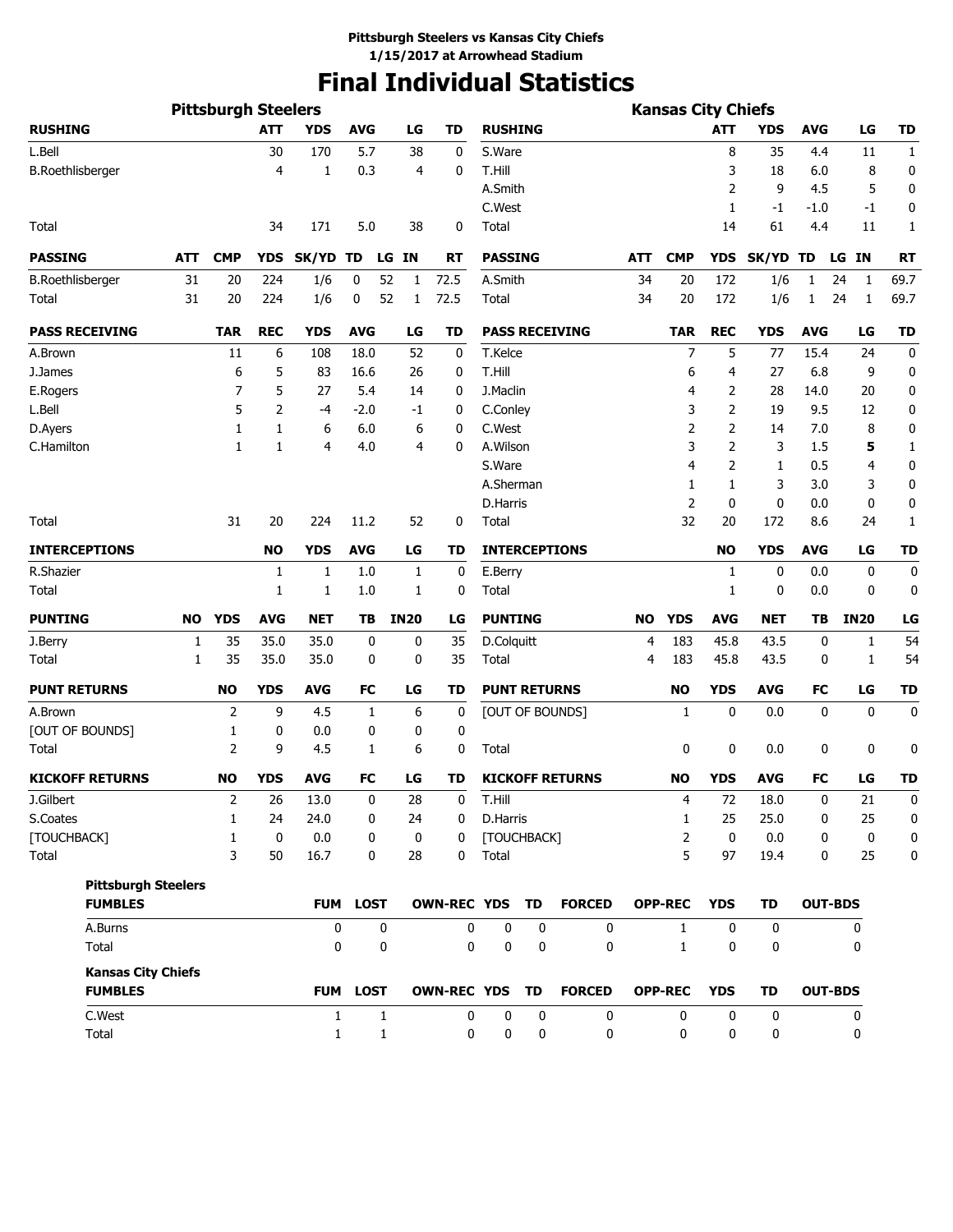### **Final Team Statistics**

|                                                      | <b>Visitor</b>  | Home          |
|------------------------------------------------------|-----------------|---------------|
|                                                      | <b>Steelers</b> | <b>Chiefs</b> |
| <b>TOTAL FIRST DOWNS</b>                             | 20              | 16            |
| By Rushing                                           | 10              | 4             |
| By Passing                                           | 10              | 9             |
| <b>By Penalty</b>                                    | $\mathbf 0$     | 3             |
| THIRD DOWN EFFICIENCY                                | 7-15-47%        | 2-9-22%       |
| <b>FOURTH DOWN EFFICIENCY</b>                        | $0 - 0 - 0%$    | 2-2-100%      |
| <b>TOTAL NET YARDS</b>                               | 389             | 227           |
| Total Offensive Plays (inc. times thrown passing)    | 66              | 49            |
| Average gain per offensive play                      | 5.9             | 4.6           |
| <b>NET YARDS RUSHING</b>                             | 171             | 61            |
| <b>Total Rushing Plays</b>                           | 34              | 14            |
| Average gain per rushing play                        | 5.0             | 4.4           |
| Tackles for a loss-number and yards                  | $1 - 1$         | $2 - 2$       |
| <b>NET YARDS PASSING</b>                             | 218             | 166           |
| Times thrown - yards lost attempting to pass         | $1 - 6$         | $1 - 6$       |
| Gross yards passing                                  | 224             | 172           |
| <b>PASS ATTEMPTS-COMPLETIONS-HAD INTERCEPTED</b>     | $31 - 20 - 1$   | $34 - 20 - 1$ |
| Avg gain per pass play (inc.# thrown passing)        | 6.8             | 4.7           |
| <b>KICKOFFS Number-In End Zone-Touchbacks</b>        | $7 - 4 - 2$     | $4 - 1 - 1$   |
| <b>PUNTS Number and Average</b>                      | $1 - 35.0$      | 4-45.8        |
| <b>Had Blocked</b>                                   | 0               | 0             |
| <b>FGs - PATs Had Blocked</b>                        | $0 - 0$         | $0 - 0$       |
| <b>Net Punting Average</b>                           | 35.0            | 43.5          |
| <b>TOTAL RETURN YARDAGE (Not Including Kickoffs)</b> | 10              | $\Omega$      |
| No. and Yards Punt Returns                           | $2 - 9$         | $0 - 0$       |
| No. and Yards Kickoff Returns                        | $3 - 50$        | $5 - 97$      |
| No. and Yards Interception Returns                   | $1 - 1$         | $1 - 0$       |
| <b>PENALTIES Number and Yards</b>                    | $4 - 53$        | 6-60          |
| <b>FUMBLES Number and Lost</b>                       | $0-0$           | $1 - 1$       |
| <b>TOUCHDOWNS</b>                                    | 0               | 2             |
| Rushing                                              | 0               | 1             |
| Passing                                              | 0               | $\mathbf{1}$  |
| <b>EXTRA POINTS Made-Attempts</b>                    | $0-0$           | $1 - 2$       |
| Kicking Made-Attempts                                | $0-0$           | $1 - 1$       |
| Passing Made-Attempts                                | $0-0$           | $0 - 1$       |
| <b>FIELD GOALS Made-Attempts</b>                     | $6-6$           | $1 - 1$       |
| <b>RED ZONE EFFICIENCY</b>                           | $0 - 4 - 0%$    | 2-2-100%      |
| <b>GOAL TO GO EFFICIENCY</b>                         | $0 - 1 - 0%$    | 2-2-100%      |
| <b>SAFETIES</b>                                      | 0               | 0             |
| <b>FINAL SCORE</b>                                   | 18              | 16            |
| <b>TIME OF POSSESSION</b>                            | 34:13           | 25:47         |
|                                                      |                 |               |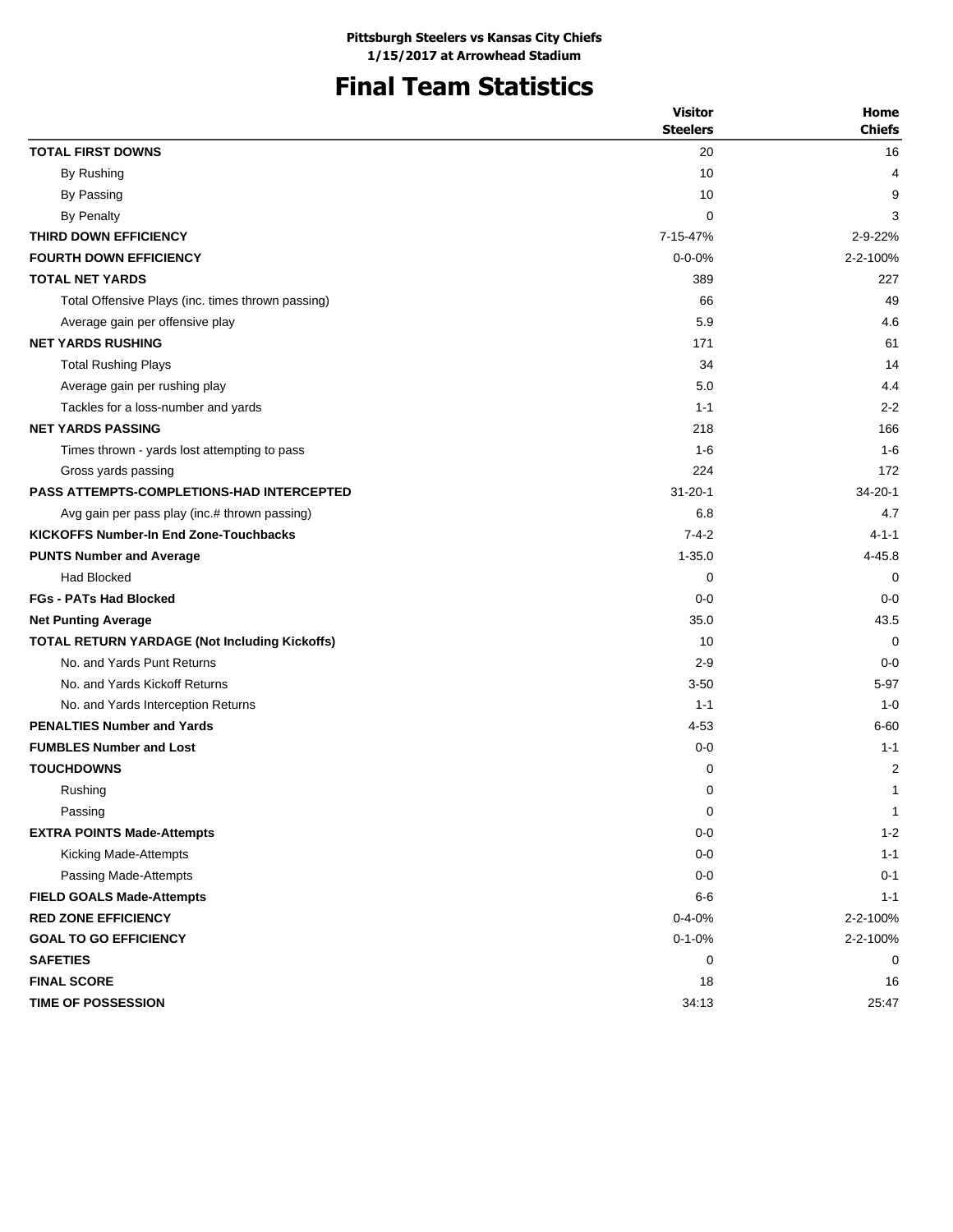# **Ball Possession And Drive Chart**

#### **Pittsburgh Steelers**

---------------------

| #  | Time<br>Recd | Time<br>Lost | <b>Time How Ball</b><br><b>Poss Obtained</b> | <b>Drive</b><br>Began | #<br><b>Play</b> | Yds<br>Gain | Yds<br>Pen   | Net<br>Yds | 1st<br>Down | Last<br>Scrm  | <b>How Given</b><br>Up |
|----|--------------|--------------|----------------------------------------------|-----------------------|------------------|-------------|--------------|------------|-------------|---------------|------------------------|
|    | 15:00        | 9:38         | 5:22 Kickoff                                 | PIT 30                | 11               | 66          | $\bf{0}$     | 66         | 4           | $*$ KC 4      | Field Goal             |
|    | 6:09         | 3:51         | 2:18 Kickoff                                 | <b>PIT 25</b>         |                  | 55          | $\mathbf{0}$ | 55         |             | KC 20         | Field Goal             |
| 3  | 0:48         | 9:18         | 6:30 Punt                                    | <b>PIT 29</b>         | 14               | 53          | 0            | 53         | 4           | * KC 18       | Field Goal             |
| 4  | 7:58         | 6:04         | 1:54 Interception                            | KC 44                 | 4                | 39          | C            | 39         |             | * KC 5        | Interception           |
| 5  | 5:03         | 0:55         | 4:08 Punt                                    | <b>PIT 45</b>         | 9                | 33          | $-5$         | 28         | 2           | KC 27         | Field Goal             |
| 6  | 0:03         | 0:00         | 0:03 Fumble                                  | KC 40                 |                  | 29          | 0            | 29         |             | KC 40         | End of Half            |
|    | 13:48        | 10:06        | 3:42 Punt                                    | PIT 26                |                  | 49          | 0            | 49         | 2           | KC 25         | Field Goal             |
| 8  | 5:12         | 3:00         | $2:12$ Punt                                  | PIT <sub>2</sub>      | 3                | 9           | $\Omega$     | 9          | 0           | <b>PIT 11</b> | Punt                   |
| 9  | 0:10         | 9:49         | 5:21 Kickoff                                 | PIT 30                | 10               | 45          | 0            | 45         |             | * KC 25       | Field Goal             |
| 10 | 2:43         | 0:00         | 2:43 Kickoff                                 | PIT <sub>5</sub>      | 6                | 11          | $\Omega$     | 11         |             | <b>PIT 17</b> | End of Game            |

### (308) Average PIT 31

|   | <b>Kansas City Chiefs</b> |              |                                              |                       |                  |             |            |            |             |              |                        |
|---|---------------------------|--------------|----------------------------------------------|-----------------------|------------------|-------------|------------|------------|-------------|--------------|------------------------|
| # | Time<br>Recd              | Time<br>Lost | <b>Time How Ball</b><br><b>Poss Obtained</b> | <b>Drive</b><br>Began | #<br><b>Play</b> | Yds<br>Gain | Yds<br>Pen | Net<br>Yds | 1st<br>Down | Last<br>Scrm | <b>How Given</b><br>Up |
|   | 9:38                      | 6:09         | 3:29 Kickoff                                 | KC 45                 | 6                | 55          | 0          | 55         | 4           | $*$ PIT 5    | Touchdown              |
|   | 3:51                      | 0:48         | 3:03 Kickoff                                 | KC 12                 | 5                | 26          | $-10$      | 16         |             | KC 28        | Punt                   |
| 3 | 9:18                      | 7:58         | 1:20 Kickoff                                 | <b>KC 25</b>          | 3                | 10          | 0          | 10         |             | <b>KC35</b>  | Interception           |
| 4 | 6:04                      | 5:03         | 1:01 Interception                            | <b>KC 20</b>          | 3                | 3           | 0          | 3          | 0           | <b>KC 23</b> | Punt                   |
| 5 | 0:55                      | 0:03         | 0:52 Kickoff                                 | KC 16                 | 3                | 12          | 10         | 22         |             | KC 30        | <b>Fumble</b>          |
| 6 | 15:00                     | 13:48        | 1:12 Kickoff                                 | <b>KC 24</b>          | 3                | -1          | 0          | -1         | 0           | KC 23        | Punt                   |
|   | 10:06                     | 5:12         | 4:54 Kickoff                                 | <b>KC 21</b>          |                  | 14          | 15         | 29         | 2           | 50           | Punt                   |
| 8 | 3:00                      | 0:10         | 2:50 Punt                                    | PIT 46                | 7                | 31          | $-15$      | 16         |             | PIT 30       | <b>Field Goal</b>      |
| 9 | 9:49                      | 2:43         | 7:06 Kickoff                                 | KC 25                 | 13               | 77          | $-2$       | 75         | 6           | $*$ PIT 1    | Touchdown              |

(242) Average KC 27

**\* inside opponent's 20**

|                | Time of Possession by Quarter          | 1st                  | 2nd   | 3rd  | 4th               | ΟТ | Total |
|----------------|----------------------------------------|----------------------|-------|------|-------------------|----|-------|
| <b>Visitor</b> | Pittsburgh Steelers                    | 8:28                 | 11:47 | 6:04 | 7:54              |    | 34:13 |
| Home           | Kansas City Chiefs                     | 6:32                 | 3:13  | 8:56 | 7:06              |    | 25:47 |
|                | <b>Kickoff Drive No.-Start Average</b> | Steelers: 4 - PIT 22 |       |      | Chiefs: 7 - KC 24 |    |       |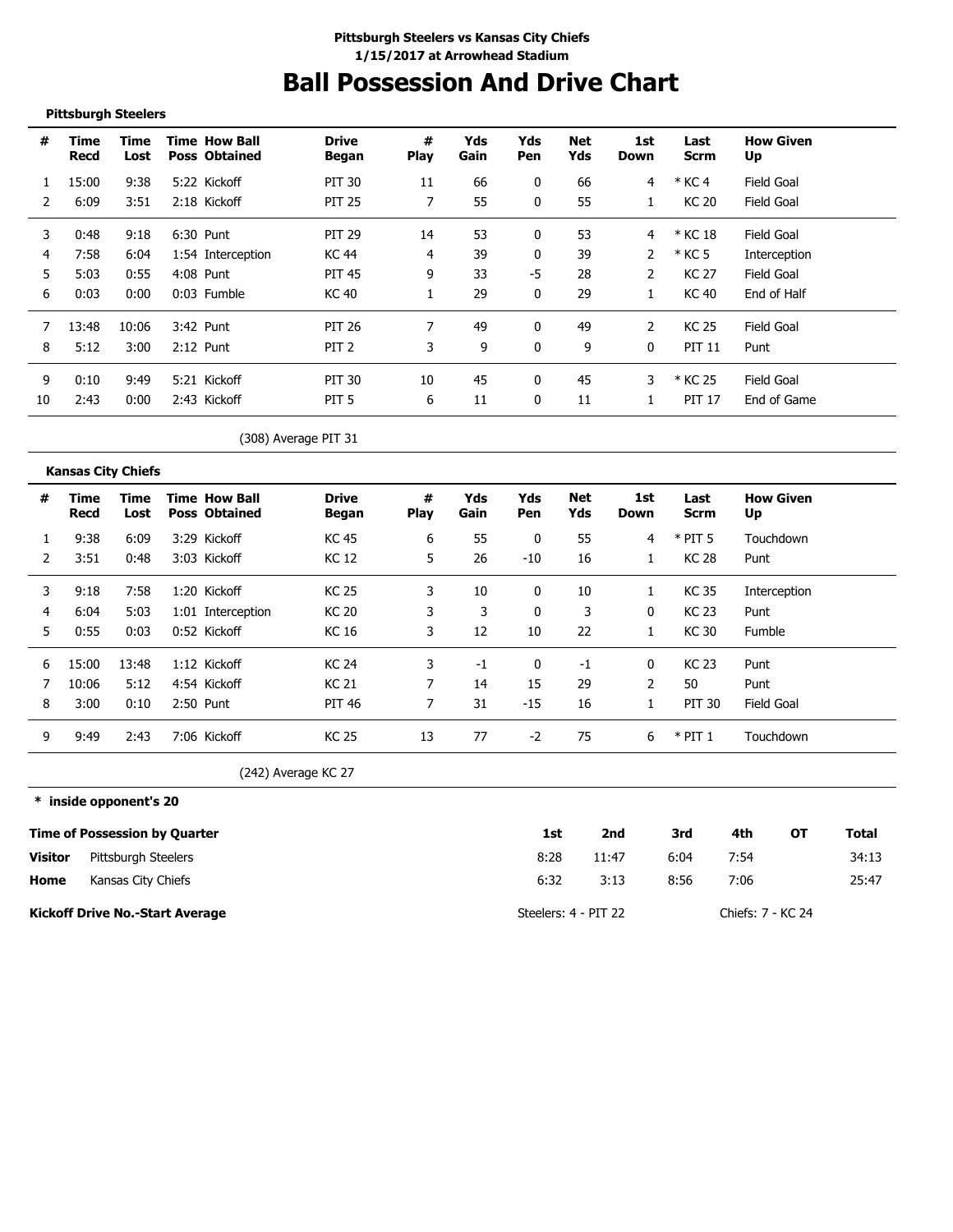### **Final Defensive Statistics**

| <b>Pittsburgh Steelers</b> |            |     |             |              | <b>Regular Defensive Plays</b> |   |   |    |           |          |           |            | <b>Special Teams</b> |              |              |              |            | <b>Misc</b>  |           |           |
|----------------------------|------------|-----|-------------|--------------|--------------------------------|---|---|----|-----------|----------|-----------|------------|----------------------|--------------|--------------|--------------|------------|--------------|-----------|-----------|
|                            | <b>TKL</b> | AST | <b>COMB</b> | SK           | <b>YDS TFL</b>                 |   | Q | ΙN | <b>PD</b> | FF       | <b>FR</b> | <b>TKL</b> | <b>AST</b>           | FF           | <b>FR</b>    | <b>BL</b>    | <b>TKL</b> | <b>AST</b>   | <b>FF</b> | <b>FR</b> |
| J.Harrison                 | 5          |     | 6           |              | 6                              | 3 |   | 0  | 0         | 0        | 0         | 0          | 0                    | 0            | 0            | 0            | 0          | 0            | 0         | 0         |
| R.Cockrell                 |            |     | 6           | 0            | 0                              |   | 0 | 0  | 0         | 0        | 0         | 0          | 0                    | 0            | 0            | 0            | 0          | 0            | 0         | 0         |
| R.Shazier                  |            | 0   | 5           | 0            | $\mathbf{0}$                   | 0 | 0 |    |           | 0        | 0         | 0          | 0                    | 0            | 0            | 0            | 0          | 0            | 0         | 0         |
| <b>B.Dupree</b>            | 4          | 0   | 4           | 0            | 0                              | 0 |   | 0  | 1         | 0        | 0         | 0          | 0                    | 0            | 0            | 0            | 0          | 0            | 0         | 0         |
| M.Mitchell                 | 3          |     | 4           | $\mathbf{0}$ | $\mathbf{0}$                   | 0 | 0 | 0  | 0         | 0        | 0         | 0          | 0                    | 0            | 0            | $\mathbf{0}$ | 0          | 0            | 0         | 0         |
| S.Davis                    |            |     | 3           | 0            | 0                              | 0 | 0 | 0  | 0         |          | 0         | 0          | 0                    | 0            | 0            | 0            | 0          | 0            | 0         | 0         |
| A.Burns                    |            | 0   | 2           | 0            | 0                              | 0 |   | 0  | 0         |          |           | 0          | 0                    | 0            | 0            | 0            | 0          | 0            | 0         | 0         |
| J.Hargrave                 | 2          | 0   | 2           | 0            | 0                              |   | 0 | 0  | 0         | 0        | 0         | 0          | 0                    | 0            | 0            | 0            | 0          | 0            | 0         | 0         |
| S.Tuitt                    |            | 0   |             | $\mathbf{0}$ | $\mathbf{0}$                   | 0 | 2 | 0  | 0         | 0        | 0         | 0          | 0                    | $\mathbf{0}$ | 0            | 0            | 0          | $\mathbf{0}$ | 0         | 0         |
| W.Gay                      |            | 0   |             | $\mathbf{0}$ | 0                              | 0 | 0 | 0  | 0         | $\Omega$ | 0         | 0          | 0                    | 0            | 0            | 0            | 0          | 0            | 0         | 0         |
| L.Timmons                  |            |     |             | 0            | 0                              | 0 | 0 | 0  | 0         | 0        | 0         | 0          | 0                    | 0            | 0            | 0            | 0          | 0            | 0         | 0         |
| V.Williams                 | 0          | 0   | 0           | 0            | 0                              | 0 | 0 | 0  | 0         | 0        | 0         | 2          | 0                    | 0            | 0            | 0            | 0          | 0            | 0         | 0         |
| D.Heyward-Bey              | 0          | 0   | 0           | 0            | 0                              | 0 | 0 | 0  | 0         | 0        | 0         |            | 0                    | 0            | $\mathbf{0}$ | 0            | 0          | 0            | 0         | 0         |
| T.Matakevich               | n          | 0   | 0           | 0            | 0                              | 0 | 0 | 0  | 0         | 0        | 0         |            | 0                    | 0            | 0            | 0            | 0          | 0            | 0         | 0         |
| J.Jones                    |            | 0   | 0           | 0            | 0                              | 0 | 0 | 0  | 0         |          | 0         | 0          |                      | 0            | 0            | 0            | 0          | 0            | 0         | 0         |
| J.Dangerfield              | 0          | 0   | 0           | 0            | 0                              | 0 |   | 0  | 0         | 0        | 0         | 0          |                      | 0            | 0            | 0            | 0          | 0            | 0         | 0         |
| <b>Total</b>               | 29         | 6   | 35          |              | 6                              | 5 |   |    | 7         | Ω        |           | 4          | 2                    | Ω            | 0            | 0            | 0          | 0            | Ω         | 0         |

**TKL = Tackle AST = Assist COMB = Combined QH=QB Hit IN = Interception PD = Pass Defense FF = Forced Fumble FR = Fumble Recovery**

| <b>Kansas City Chiefs</b> |            |              |                |              | <b>Regular Defensive Plays</b> |        |             |              |              |           |              |              | <b>Special Teams</b> |           |              |           |              | <b>Misc</b>  |              |           |
|---------------------------|------------|--------------|----------------|--------------|--------------------------------|--------|-------------|--------------|--------------|-----------|--------------|--------------|----------------------|-----------|--------------|-----------|--------------|--------------|--------------|-----------|
|                           | <b>TKL</b> | <b>AST</b>   | <b>COMB</b>    | <b>SK</b>    | <b>YDS</b>                     | TFL OH |             | IN           | <b>PD</b>    | <b>FF</b> | <b>FR</b>    | <b>TKL</b>   | <b>AST</b>           | <b>FF</b> | <b>FR</b>    | <b>BL</b> | <b>TKL</b>   | <b>AST</b>   | FF           | <b>FR</b> |
| R.Wilson                  | 8          |              | 15             | 0            | 0                              |        |             | 0            | 0            | 0         | 0            | 0            | 0                    | 0         | 0            | 0         | $\Omega$     | 0            | 0            | 0         |
| E.Berry                   |            | 3            | 7              | 0            | 0                              |        |             | -1           | 1            | 0         | 0            | 0            | 0                    | 0         | 0            | 0         | $\Omega$     | 0            | 0            | 0         |
| J.Houston                 | 5          | 1            | 6              | 0            | 0                              | 0      | 0           | 0            | 0            | 0         | 0            | 0            | 0                    | 0         | 0            | 0         | 0            | 0            | 0            | 0         |
| M.Peters                  | 4          | 2            | 6              | 0            | 0                              | 0      | 0           | 0            | 1            | 0         | 0            | 0            | 0                    | 0         | 0            | 0         | 0            | 0            | 0            | 0         |
| R.Parker                  | 4          | $\mathbf{1}$ | 5              | 0            | 0                              | 0      | $\mathbf 0$ | 0            | 0            | 0         | 0            | 0            | 0                    | 0         | 0            | 0         | $\mathbf 0$  | 0            | $\mathbf 0$  | 0         |
| S.Nelson                  |            |              | 5              | 0            | 0                              | 0      | 0           | 0            | 0            | 0         | 0            | 0            | 0                    | 0         | 0            | 0         | 0            | 0            | 0            | 0         |
| D.Poe                     | 0          | 4            | 4              | 0            | 0                              | 0      | 0           | 0            | 1            | 0         | 0            | 0            | 0                    | 0         | 0            | 0         | 0            | 0            | 0            | 0         |
| J.Jenkins                 | 2          | 1            | 3              | 0.5          | 3                              | 0      | 1           | 0            | 0            | 0         | 0            | 0            | 0                    | 0         | 0            | 0         | 0            | 0            | 0            | 0         |
| D.Ford                    |            | 2            | 3              | 0.5          | 3                              | 0      | 1           | $\mathbf 0$  | 0            | 0         | 0            | $\mathbf{0}$ | 0                    | 0         | $\mathbf{0}$ | 0         | 0            | 0            | $\mathbf 0$  | 0         |
| K.Reyes                   |            | 2            | 3              | 0            | 0                              | 0      | 0           | 0            | 0            | 0         | 0            | 0            | 0                    | 0         | 0            | 0         | 0            | 0            | 0            | 0         |
| C.Jones                   |            | 1            | 2              | 0            | 0                              | 0      | 0           | 0            | 2            | 0         | 0            | 0            | 0                    | 0         | 0            | 0         | 0            | 0            | 0            | 0         |
| D.Sorensen                |            | 1            | 2              | 0            | 0                              | 0      | 0           | 0            | 0            | 0         | 0            | 0            | 0                    | 0         | 0            | 0         | 0            | 0            | 0            | 0         |
| T.Smith                   | 1          | $\mathbf{1}$ | $\overline{2}$ | $\mathbf{0}$ | 0                              | 0      | 0           | 0            | 0            | 0         | $\mathbf{0}$ | $\mathbf{0}$ | 0                    | 0         | 0            | 0         | $\mathbf{0}$ | 0            | $\mathbf 0$  | 0         |
| F.Zombo                   |            | 1            | 1              | 0            | 0                              | 0      | 0           | 0            | 1            | 0         | 0            | 0            | 0                    | 0         | 0            | 0         | 0            | 0            | 0            | 0         |
| R.Nunez-Roches            |            | 1            | 1              | 0            | 0                              | 0      | 0           | 0            | 0            | 0         | 0            | 0            | 0                    | 0         | 0            | 0         | 0            | 0            | 0            | 0         |
| T.Mitchell                | 0          | 1            | 1              | 0            | 0                              | 0      | 0           | 0            | 0            | 0         | 0            | 0            | 0                    | 0         | 0            | 0         | 0            | 0            | 0            | 0         |
| A.Sherman                 | $\Omega$   | $\mathbf{0}$ | $\mathbf{0}$   | $\mathbf{0}$ | 0                              | 0      | $\mathbf 0$ | $\mathbf{0}$ | $\mathbf{0}$ | 0         | 0            | 1            | 0                    | 0         | $\mathbf{0}$ | 0         | $\mathbf{0}$ | $\mathbf{0}$ | $\mathbf{0}$ | 0         |
| J.O'Shaughnessy           | 0          | 0            | 0              | 0            | 0                              | 0      | 0           | 0            | 0            | 0         | 0            | 1            | 0                    | 0         | 0            | 0         | 0            | 0            | 0            | 0         |
| A.Wilson                  | 0          | 0            | 0              | 0            | 0                              | 0      | 0           | 0            | 0            | 0         | 0            | 1            | 0                    | 0         | 0            | 0         | 0            | 0            | 0            | 0         |
| D.Thomas                  | 0          | $\mathbf{0}$ | 0              | 0            | 0                              | 0      | 0           | 0            | 0            | 0         | 0            | 1            | 0                    | 0         | 0            | 0         | 0            | 0            | 0            | 0         |
| E.Murray                  | 0          | $\mathbf{0}$ | 0              | $\mathbf{0}$ | 0                              | 0      | 0           | $\mathbf{0}$ | $\mathbf{0}$ | 0         | 0            | 1            | $\mathbf{0}$         | 0         | $\mathbf{0}$ | 0         | 0            | $\Omega$     | 0            | 0         |
| J.Reid                    | 0          | 0            | 0              | 0            | 0                              | 0      |             | 0            | 0            | 0         | 0            | 0            | 0                    | 0         | 0            | 0         |              | 0            | 0            | 0         |
| T.Hill                    |            | 0            | 0              | 0            | 0                              | 0      |             | 0            | 0            | 0         | 0            | 0            | 0                    | 0         | 0            | 0         |              | 0            | 0            | 0         |
| <b>Total</b>              | 36         | 30           | 66             | 1            | 6                              | 2      |             | 1            | 6            | 0         | 0            | 5            | 0                    | ŋ         | ŋ            | 0         | 2            | Ω            |              | 0         |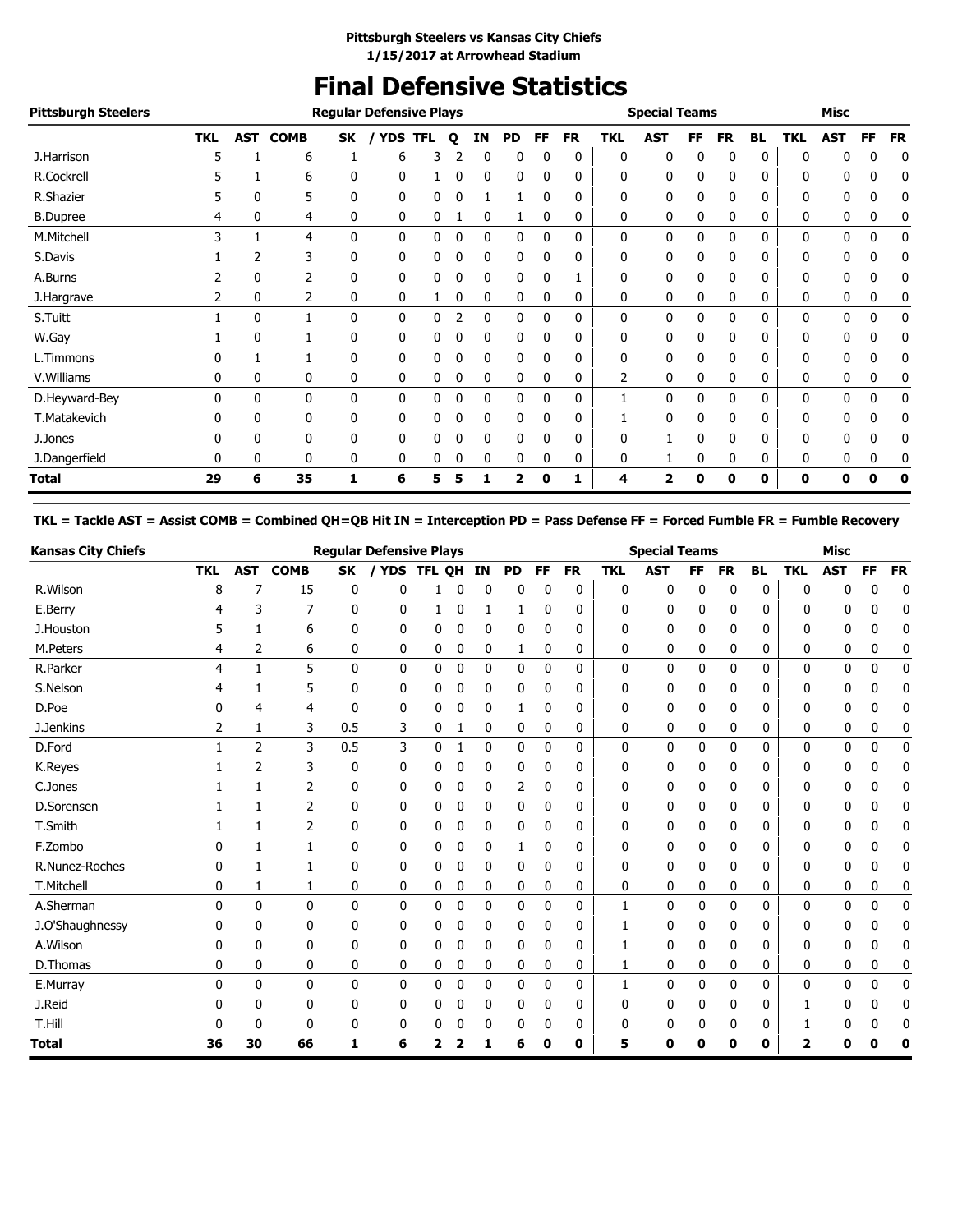# **First Half Summary**

|                                                          |     |          | PERIOD SCORES              |                      |                                                                       |                   |          |                   |                      |         |                  |         |                       | TIME OF POSSESSION |                 |                           |                |            |                 |                    |                          |                |
|----------------------------------------------------------|-----|----------|----------------------------|----------------------|-----------------------------------------------------------------------|-------------------|----------|-------------------|----------------------|---------|------------------|---------|-----------------------|--------------------|-----------------|---------------------------|----------------|------------|-----------------|--------------------|--------------------------|----------------|
| <b>Steelers</b>                                          |     |          |                            | $6\; 6 = 12$         |                                                                       |                   |          |                   | <b>Steelers</b>      |         |                  |         |                       | 20:15              |                 |                           |                |            |                 |                    |                          |                |
| Chiefs                                                   |     |          |                            | $70 = 7$             |                                                                       |                   |          |                   | Chiefs               |         |                  |         |                       | 9:45               |                 |                           |                |            |                 |                    |                          |                |
|                                                          |     |          |                            |                      |                                                                       |                   |          |                   | <b>Scoring Plays</b> |         |                  |         |                       |                    |                 |                           |                |            |                 |                    |                          |                |
| Team                                                     | Qtr |          |                            |                      | Time Play Description (Extra Point) (Drive Info)                      |                   |          |                   |                      |         |                  |         |                       |                    |                 |                           |                |            |                 | <b>Visitor</b>     |                          | Home           |
| Steelers                                                 | 1   |          |                            |                      | 9:38 C.Boswell 22 yd. Field Goal (11-66, 5:22)                        |                   |          |                   |                      |         |                  |         |                       |                    |                 |                           |                |            |                 |                    | 3                        | 0              |
| Chiefs                                                   | 1   |          |                            |                      | 6:09 A. Wilson 5 yd. pass from A. Smith (C. Santos kick) (6-55, 3:29) |                   |          |                   |                      |         |                  |         |                       |                    |                 |                           |                |            |                 |                    | 3                        | 7              |
| <b>Steelers</b>                                          | 1   |          |                            |                      | 3:51 C.Boswell 38 yd. Field Goal (7-55, 2:18)                         |                   |          |                   |                      |         |                  |         |                       |                    |                 |                           |                |            |                 |                    | 6                        | 7              |
| <b>Steelers</b>                                          | 2   |          |                            |                      | 9:18 C.Boswell 36 yd. Field Goal (14-53, 6:30)                        |                   |          |                   |                      |         |                  |         |                       |                    |                 |                           |                |            |                 |                    | 9                        | 7              |
| Steelers                                                 | 2   |          |                            |                      | 0:55 C.Boswell 45 yd. Field Goal (9-28, 4:08)                         |                   |          |                   |                      |         |                  |         |                       |                    |                 |                           |                |            |                 |                    | 12                       | 7              |
|                                                          |     |          |                            |                      |                                                                       |                   |          |                   |                      |         |                  |         |                       |                    |                 | Pittsburgh Steelers       |                |            |                 | Kansas City Chiefs |                          |                |
| <b>TOTAL FIRST DOWNS</b>                                 |     |          |                            |                      |                                                                       |                   |          |                   |                      |         |                  |         |                       |                    |                 | 14                        |                |            |                 |                    |                          | 7              |
| First Downs Rushing-Passing-by Penalty                   |     |          |                            |                      |                                                                       |                   |          |                   |                      |         |                  |         |                       |                    |                 | $7 - 7 - 0$               |                |            |                 |                    | $1 - 5 - 1$              |                |
| <b>THIRD DOWN EFFICIENCY</b>                             |     |          |                            |                      |                                                                       |                   |          |                   |                      |         |                  |         |                       |                    |                 | 5-9-56%                   |                |            |                 |                    | $0 - 2 - 0%$             |                |
| TOTAL NET YARDS                                          |     |          |                            |                      |                                                                       |                   |          |                   |                      |         |                  |         |                       |                    |                 | 275                       |                |            |                 |                    |                          | 106            |
| <b>Total Offensive Plays</b><br><b>NET YARDS RUSHING</b> |     |          |                            |                      |                                                                       |                   |          |                   |                      |         |                  |         |                       |                    |                 | 42                        |                |            |                 |                    |                          | 20             |
| <b>NET YARDS PASSING</b>                                 |     |          |                            |                      |                                                                       |                   |          |                   |                      |         |                  |         |                       |                    |                 | 105<br>170                |                |            |                 |                    |                          | 20             |
| <b>Gross Yards Passing</b>                               |     |          |                            |                      |                                                                       |                   |          |                   |                      |         |                  |         |                       |                    |                 | 170                       |                |            |                 |                    |                          | 86<br>86       |
| Times thrown-yards lost attempting to pass               |     |          |                            |                      |                                                                       |                   |          |                   |                      |         |                  |         |                       |                    |                 | $0 - 0$                   |                |            |                 |                    |                          | $0 - 0$        |
| Pass Attempts-Completions-Had Intercepted                |     |          |                            |                      |                                                                       |                   |          |                   |                      |         |                  |         |                       |                    |                 | $23 - 14 - 1$             |                |            |                 |                    | $16 - 10 - 1$            |                |
| <b>Punts-Number and Average</b>                          |     |          |                            |                      |                                                                       |                   |          |                   |                      |         |                  |         |                       |                    |                 | $0 - 0$                   |                |            |                 |                    | $2 - 40.5$               |                |
| <b>Penalties-Number and Yards</b>                        |     |          |                            |                      |                                                                       |                   |          |                   |                      |         |                  |         |                       |                    |                 | $2 - 20$                  |                |            |                 |                    | $2 - 15$                 |                |
| <b>Fumbles-Number and Lost</b>                           |     |          |                            |                      |                                                                       |                   |          |                   |                      |         |                  |         |                       |                    |                 | $0 - 0$                   |                |            |                 |                    |                          | $1 - 1$        |
| <b>Red Zone Efficiency</b>                               |     |          |                            |                      |                                                                       |                   |          |                   |                      |         |                  |         |                       |                    |                 | $0 - 3 - 0%$              |                |            |                 |                    | 1-1-100%                 |                |
| <b>Average Drive Start</b>                               |     |          |                            |                      |                                                                       |                   |          |                   |                      |         |                  |         |                       |                    |                 | <b>PIT 41</b>             |                |            |                 |                    | <b>KC 24</b>             |                |
|                                                          |     |          | <b>Pittsburgh Steelers</b> |                      |                                                                       |                   |          |                   |                      |         |                  |         |                       |                    |                 | <b>Kansas City Chiefs</b> |                |            |                 |                    |                          |                |
| <b>RUSHING</b>                                           |     |          |                            | <b>ATT</b>           | <b>YDS</b>                                                            | <b>AVG</b>        |          | LG                | TD                   |         | <b>RUSHING</b>   |         |                       |                    |                 |                           | ATT            | <b>YDS</b> | <b>AVG</b>      |                    | LG                       | TD             |
|                                                          |     |          |                            |                      |                                                                       |                   |          |                   |                      |         |                  |         |                       |                    |                 |                           |                |            |                 |                    |                          |                |
| L.Bell                                                   |     |          |                            | 18<br>1              | 101<br>4                                                              | 5.6<br>4.0        |          | 17<br>4           | 0<br>0               |         | S.Ware<br>T.Hill |         |                       |                    |                 |                           | 3<br>1         | 13<br>7    |                 | 4.3<br>7.0         | 7<br>7                   | 0<br>0         |
| <b>B.Roethlisberger</b><br>Total                         |     |          |                            | 19                   | 105                                                                   | 5.5               |          | 17                | 0                    |         | Total            |         |                       |                    |                 |                           | 4              | 20         |                 | 5.0                | 7                        | 0              |
|                                                          |     |          |                            |                      |                                                                       |                   |          |                   |                      |         |                  |         |                       |                    |                 |                           |                |            |                 |                    |                          |                |
| <b>PASSING</b>                                           |     | ATT      | <b>CMP</b>                 |                      | YDS SK/YD TD                                                          |                   | LG IN    |                   | RT                   |         | <b>PASSING</b>   |         |                       |                    | ATT             | <b>CMP</b>                | <b>YDS</b>     | SK/YD TD   |                 |                    | LG IN                    | RT             |
| <b>B.Roethlisberger</b><br>Total                         |     | 23<br>23 | 14<br>14                   | 170<br>170           | 0/0<br>0/0                                                            | 0<br>0            | 52<br>52 | 1<br>$\mathbf{1}$ | 65.5<br>65.5         |         | A.Smith<br>Total |         |                       |                    | 16<br>16        | 10<br>10                  | 86<br>86       | 0/0<br>0/0 | 1<br>1          | 21<br>21           | 1<br>1                   | 71.4<br>71.4   |
|                                                          |     |          |                            |                      |                                                                       |                   |          |                   |                      |         |                  |         |                       |                    |                 |                           |                |            |                 |                    |                          |                |
| <b>PASS RECEIVING</b>                                    |     |          | <b>TAR</b>                 | <b>REC</b>           | <b>YDS</b>                                                            | <b>AVG</b>        |          | LG                | TD                   |         |                  |         | <b>PASS RECEIVING</b> |                    |                 | <b>TAR</b>                | <b>REC</b>     | <b>YDS</b> | <b>AVG</b>      |                    | LG                       | TD             |
| A.Brown                                                  |     |          | 9                          | 5                    | 101                                                                   | 20.2              |          | 52                | 0                    |         | T.Hill           |         |                       |                    |                 | 5                         | 4              | 27         |                 | 6.8                | 9                        | 0              |
| J.James                                                  |     |          | 5                          | 4                    | 60                                                                    | 15.0              |          | 26                | 0                    |         | T.Kelce          |         |                       |                    |                 | 2                         | 2              | 34         | 17.0            |                    | 21                       | 0              |
| E.Rogers                                                 |     |          | 4                          | 3                    | 8                                                                     | 2.7               |          | 4                 | 0                    |         | J.Maclin         |         |                       |                    |                 | 2                         | 1              | 8          |                 | 8.0                | 8                        | 0              |
| C.Hamilton                                               |     |          | 1                          | 1                    | 4                                                                     | 4.0               |          | 4                 | 0                    |         | C.West           |         |                       |                    |                 | 1                         | 1              | 8          |                 | 8.0                | 8                        | 0              |
| L.Bell                                                   |     |          | 4                          | 1                    | $-3$                                                                  | $-3.0$            |          | $-3$              | 0                    |         | A.Wilson         |         |                       |                    |                 | 1                         | 1              | 5          |                 | 5.0                | 5                        | 1              |
|                                                          |     |          |                            |                      |                                                                       |                   |          |                   |                      |         | S.Ware           |         |                       |                    |                 | 3                         | 1              | 4          |                 | 4.0                | 4                        | 0              |
|                                                          |     |          |                            |                      |                                                                       |                   |          |                   |                      |         | D.Harris         |         |                       |                    |                 | 1                         | 0              | 0          |                 | 0.0                | 0                        | 0              |
| Total                                                    |     |          | 23                         | 14                   | 170                                                                   | 12.1              |          | 52                | 0                    |         | Total            |         |                       |                    |                 | 15                        | 10             | 86         |                 | 8.6                | 21                       | 1              |
| <b>Pittsburgh Steelers</b>                               |     |          |                            |                      | <b>Regular Defensive Plays</b>                                        |                   |          |                   |                      |         |                  |         |                       |                    |                 | <b>Special Teams</b>      |                |            |                 | <b>Misc</b>        |                          |                |
| A.Burns                                                  |     | TKL      | 2                          | <b>AST COMB</b><br>0 | 2                                                                     | SK / YDS TFL<br>0 | 0        |                   | Q<br>0<br>0          | ΙN<br>0 | <b>PD</b><br>0   | FF<br>0 | <b>FR</b><br>1        | <b>TKL</b><br>0    | <b>AST</b><br>0 | FF<br>0                   | <b>FR</b><br>0 | BL<br>0    | <b>TKL</b><br>0 | <b>AST</b><br>0    | <b>FF</b><br>$\mathbf 0$ | <b>FR</b><br>0 |
| <b>B.Dupree</b>                                          |     |          | 2                          | 0                    | 2                                                                     | 0                 | 0        |                   | 0<br>1               | 0       | 1                | 0       | 0                     | 0                  |                 | 0<br>0                    | 0              | 0          | 0               | 0                  | 0                        |                |
| J.Harrison                                               |     |          |                            |                      | 2                                                                     |                   |          |                   |                      |         |                  |         |                       |                    |                 |                           |                |            |                 |                    |                          | 0              |
|                                                          |     |          | 2                          | 0                    |                                                                       | 0                 | 0        |                   | 0<br>1               | 0       | 0                | 0       | 0                     | 0                  |                 | 0<br>0                    | 0              | 0          | 0               | 0                  | 0                        | 0              |
| R.Shazier                                                |     |          | 2                          | 0                    | 2                                                                     | 0                 | 0        |                   | 0<br>0               | 1       | 1                | 0       | 0                     | 0                  |                 | 0<br>0                    | 0              | 0          | 0               | 0                  | 0                        | 0              |

**Total 8 0 8 0 0 0 2 1 2 0 1 0 0 0 0 0 0 0 0 0**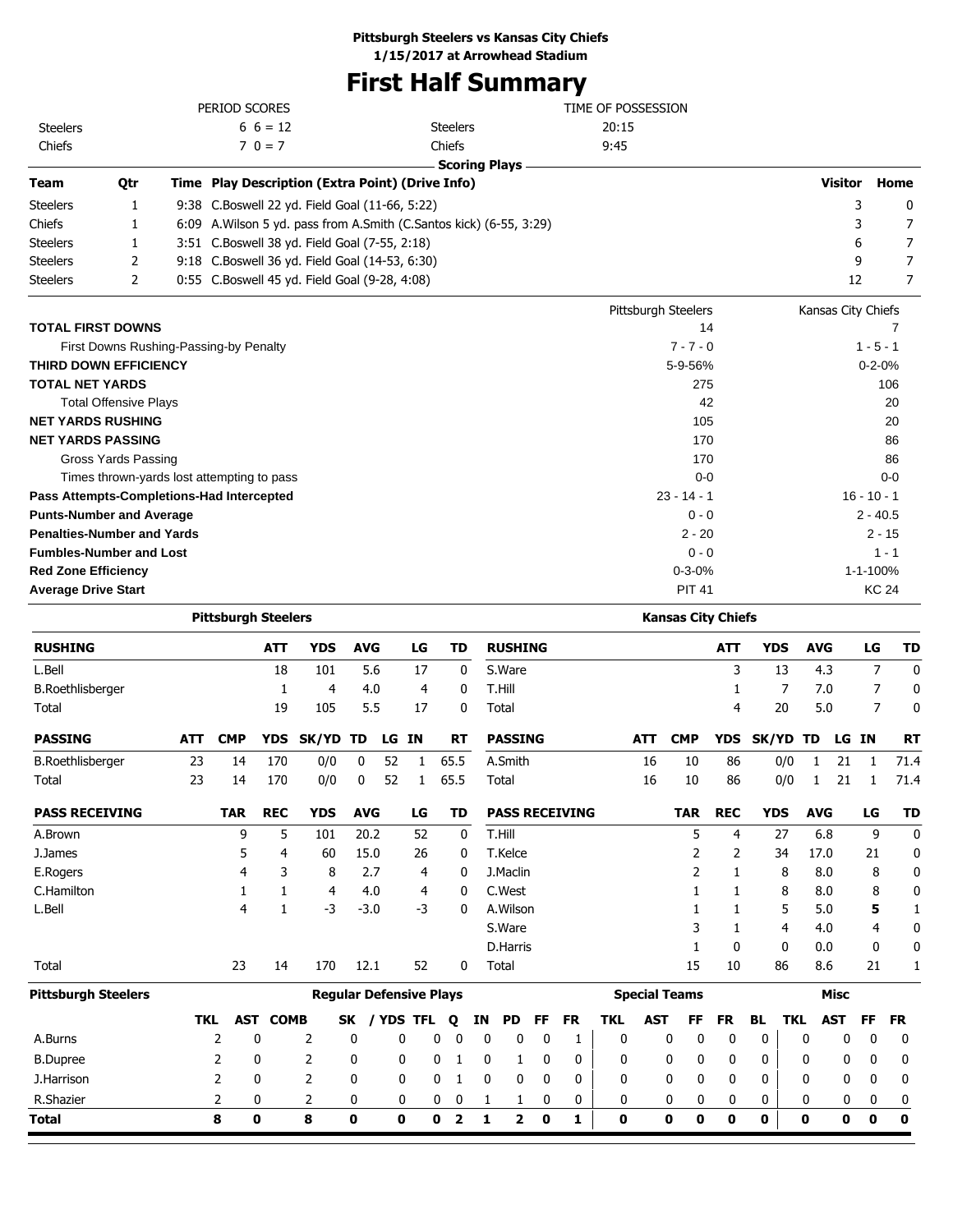# **First Half Summary**

| <b>Kansas City Chiefs</b> |     |            |             | <b>Regular Defensive Plays</b> |            |    |     |    |           |     | <b>Special Teams</b> |    |           |              |            | Misc |     |              |
|---------------------------|-----|------------|-------------|--------------------------------|------------|----|-----|----|-----------|-----|----------------------|----|-----------|--------------|------------|------|-----|--------------|
|                           | TKL | <b>AST</b> | <b>COMB</b> | <b>SK</b>                      | YDS TFL QH | IN | PD. | FF | <b>FR</b> | TKL | <b>AST</b>           | FF | <b>FR</b> | BL           | TKL        | AST  | FF. | <b>FR</b>    |
| R.Wilson                  |     |            | 8           |                                |            |    |     |    | 0         |     | 0                    |    |           | 0            |            |      |     | 0            |
| E.Berry                   |     |            |             |                                |            |    |     |    | 0         |     | 0                    |    |           | 0            | $^{\rm 0}$ |      |     | 0            |
| J.Houston                 |     |            |             |                                |            |    |     |    |           |     | 0                    |    |           | 0            | 0          |      |     | $\mathbf{0}$ |
| M.Peters                  |     |            |             |                                |            |    |     |    | 0         | 0   | 0                    |    |           | $\mathbf{0}$ | 0          |      |     | $\mathbf{0}$ |
| <b>Total</b>              | 15  |            | 23          | O                              |            |    |     | O  | 0         | 0   |                      | 0  |           | 0            | o          |      |     | - 0          |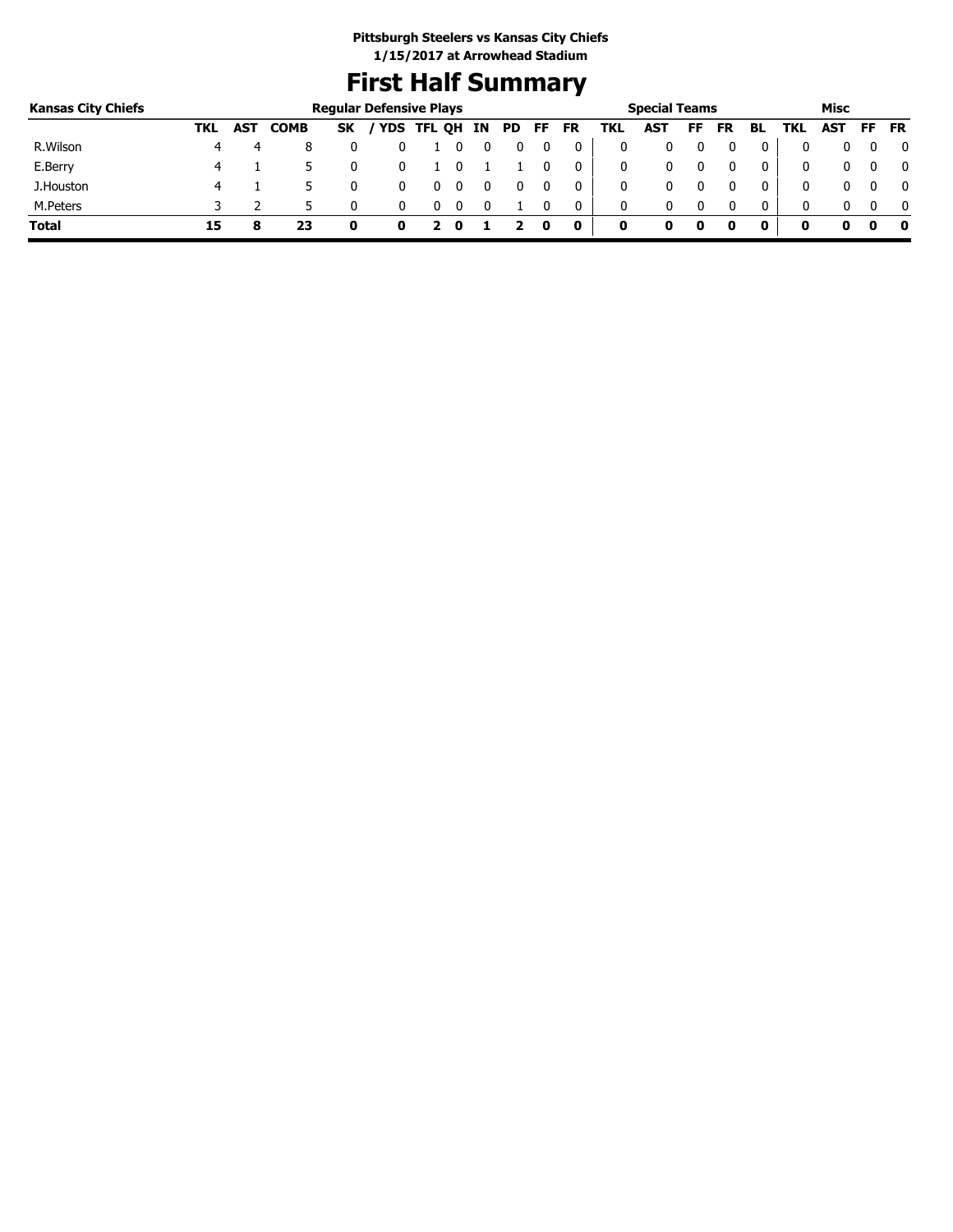| <b>Play By Play</b>                | <b>First Quarter</b>                                                                                                    | 1/15/2017      |
|------------------------------------|-------------------------------------------------------------------------------------------------------------------------|----------------|
|                                    | PIT wins toss, elects to Receive, and KC elects to defend the East goal.                                                |                |
|                                    | C.Santos kicks 63 yards from KC 35 to PIT 2. J.Gilbert to PIT 30 for 28 yards (A.Sherman).                              |                |
|                                    | Pittsburgh Steelers at 15:00, (1st play from scrimmage 14:54)                                                           |                |
| 1-10-PIT 30                        | (14:54) (Shotgun) B.Roethlisberger pass incomplete short middle to L.Bell (D.Poe).                                      |                |
| 2-10-PIT 30                        | (14:50) (Shotgun) B.Roethlisberger pass short right to A.Brown to PIT 37 for 7 yards (R.Parker).                        |                |
| 3-3-PIT 37                         | (14:14) (No Huddle, Shotgun) B.Roethlisberger pass short left to E.Rogers to PIT 41 for 4 yards (E.Berry).              | P <sub>1</sub> |
| 1-10-PIT 41                        | (13:38) (No Huddle, Shotgun) B.Roethlisberger pass short right to J.James to KC 46 for 13 yards (R.Parker; D.Sorensen). | P <sub>2</sub> |
| 1-10-KC 46                         | (12:58) (No Huddle, Shotgun) B.Roethlisberger pass short middle to J.James to KC 30 for 16 yards (M.Peters; E.Berry).   | P <sub>3</sub> |
| 1-10-KC 30                         | (12:16) (No Huddle, Shotgun) L.Bell right guard to KC 24 for 6 yards (J.Jenkins).                                       |                |
| 2-4-KC 24                          | (11:38) L.Bell right guard to KC 13 for 11 yards (J.Houston).                                                           | R4             |
| 1-10-KC 13                         | $(11:01)$ (Shotgun) L.Bell up the middle to KC 5 for 8 yards (R.Wilson).                                                |                |
| $2 - 2 - KC 5$                     | (10:18) (No Huddle, Shotgun) B.Roethlisberger pass incomplete short right to L.Bell.                                    |                |
| $3 - 2 - KC 5$                     | (10:11) (No Huddle, Shotgun) B.Roethlisberger pass short left to E.Rogers to KC 4 for 1 yard (R.Parker).                |                |
|                                    | Timeout #1 by KC at 09:42.                                                                                              |                |
| 4-1-KC 4                           | (9:42) C.Boswell 22 yard field goal is GOOD, Center-G.Warren, Holder-J.Berry.                                           |                |
|                                    | PIT 3 KC 0, 11 plays, 66 yards, 5:22 drive, 5:22 elapsed                                                                |                |
|                                    | C.Boswell kicks 45 yards from PIT 35 to KC 20. D.Harris to KC 45 for 25 yards (D.Heyward-Bey).                          |                |
|                                    | Kansas City Chiefs at 9:38, (1st play from scrimmage 9:31)                                                              |                |
| 1-10-KC 45                         | (9:31) (Shotgun) S. Ware left guard to PIT 48 for 7 yards (J. Harrison).                                                |                |
| 2-3-PIT 48                         | (9:01) (No Huddle) T. Hill right end to PIT 41 for 7 yards (R. Shazier).                                                | R1             |
| 1-10-PIT 41                        | (8.11) (Shotgun) A.Smith pass short right to T.Kelce to PIT 20 for 21 yards (S.Davis).                                  | P <sub>2</sub> |
| 1-10-PIT 20                        | (7:24) (Shotgun) A.Smith pass short middle to T.Hill to PIT 13 for 7 yards (B.Dupree).                                  |                |
| 2-3-PIT 13                         | (6:48) A.Smith pass short left to J.Maclin pushed ob at PIT 5 for 8 yards (A.Burns).                                    | P <sub>3</sub> |
| $1-5-PIT5$                         | (6:14) A.Smith pass short left to A.Wilson for 5 yards, TOUCHDOWN.                                                      | P <sub>4</sub> |
|                                    | C. Santos extra point is GOOD, Center-J. Winchester, Holder-D. Colquitt.                                                |                |
|                                    | PIT 3 KC 7, 6 plays, 55 yards, 3:29 drive, 8:51 elapsed                                                                 |                |
|                                    | C.Santos kicks 65 yards from KC 35 to end zone, Touchback.                                                              |                |
| <b>Pittsburgh Steelers at 6:09</b> |                                                                                                                         |                |
| 1-10-PIT 25                        | $(6:09)$ L.Bell left guard to PIT 25 for no gain $(R.Wilson)$ .                                                         |                |
| 2-10-PIT 25                        | (5:33) (Shotgun) B.Roethlisberger pass incomplete short right to A.Brown.                                               |                |
| 3-10-PIT 25                        | (5:28) (Shotgun) B.Roethlisberger pass deep left to A.Brown to KC 23 for 52 yards (J.Houston).                          | P <sub>5</sub> |
| 1-10-KC 23                         | (4:44) (No Huddle, Shotgun) B.Roethlisberger pass incomplete short right to J.James.                                    |                |
| 2-10-KC 23                         | (4:41) (Shotgun) B.Roethlisberger pass short right to E.Rogers pushed ob at KC 20 for 3 yards (S.Nelson).               |                |
| 3-7-KC 20                          | (4:02) (Shotgun) B.Roethlisberger pass incomplete short left to A.Brown.                                                |                |
| 4-7-KC 20                          | (3:56) C.Boswell 38 yard field goal is GOOD, Center-G.Warren, Holder-J.Berry.                                           |                |
|                                    | PIT 6 KC 7, 7 plays, 55 yards, 2:18 drive, 11:09 elapsed                                                                |                |
|                                    | C.Boswell kicks 65 yards from PIT 35 to KC 0. T.Hill to KC 12 for 12 yards (V.Williams).                                |                |
|                                    | Kansas City Chiefs at 3:51, (1st play from scrimmage 3:46)                                                              |                |
| 1-10-KC 12                         | (3:46) A.Smith pass incomplete deep right to S.Ware.                                                                    |                |
| 2-10-KC 12                         | (3:39) (Shotgun) A.Smith pass short middle to T.Kelce to KC 25 for 13 yards (M.Mitchell).                               | P <sub>5</sub> |
| $1-10-KC$ 25                       | (2:56) (Shotgun) A.Smith pass short right to S.Ware to KC 29 for 4 yards (R.Cockrell).                                  |                |
| 2-6-KC 29                          | (2:15) (Shotgun) C. West right guard to KC 29 for no gain (R. Shazier).                                                 |                |
|                                    | PENALTY on KC-M.Morse, Offensive Holding, 10 yards, enforced at KC 29 - No Play.                                        |                |
| 2-16-KC 19                         | (1:44) (Shotgun) A.Smith pass incomplete short right to D.Harris [J.Harrison].                                          |                |
|                                    | Penalty on KC-L.Duvernay-Tardif, Ineligible Downfield Pass, declined.                                                   |                |
| 3-16-KC 19                         | $(1:35)$ (Shotgun) A.Smith pass short left to T.Hill to KC 28 for 9 yards (A.Burns).                                    |                |
| 4-7-KC 28                          | (:56) D.Colquitt punts 43 yards to PIT 29, Center-J.Winchester, fair catch by A.Brown.                                  |                |
| <b>Pittsburgh Steelers at 0:48</b> |                                                                                                                         |                |
| 1-10-PIT 29                        | (:48) (Shotgun) B.Roethlisberger right guard to PIT 33 for 4 yards (T.Smith).                                           |                |
| 2-6-PIT 33                         | (:14) (Shotgun) L.Bell up the middle to PIT 38 for 5 yards (K.Reyes; R.Wilson).                                         |                |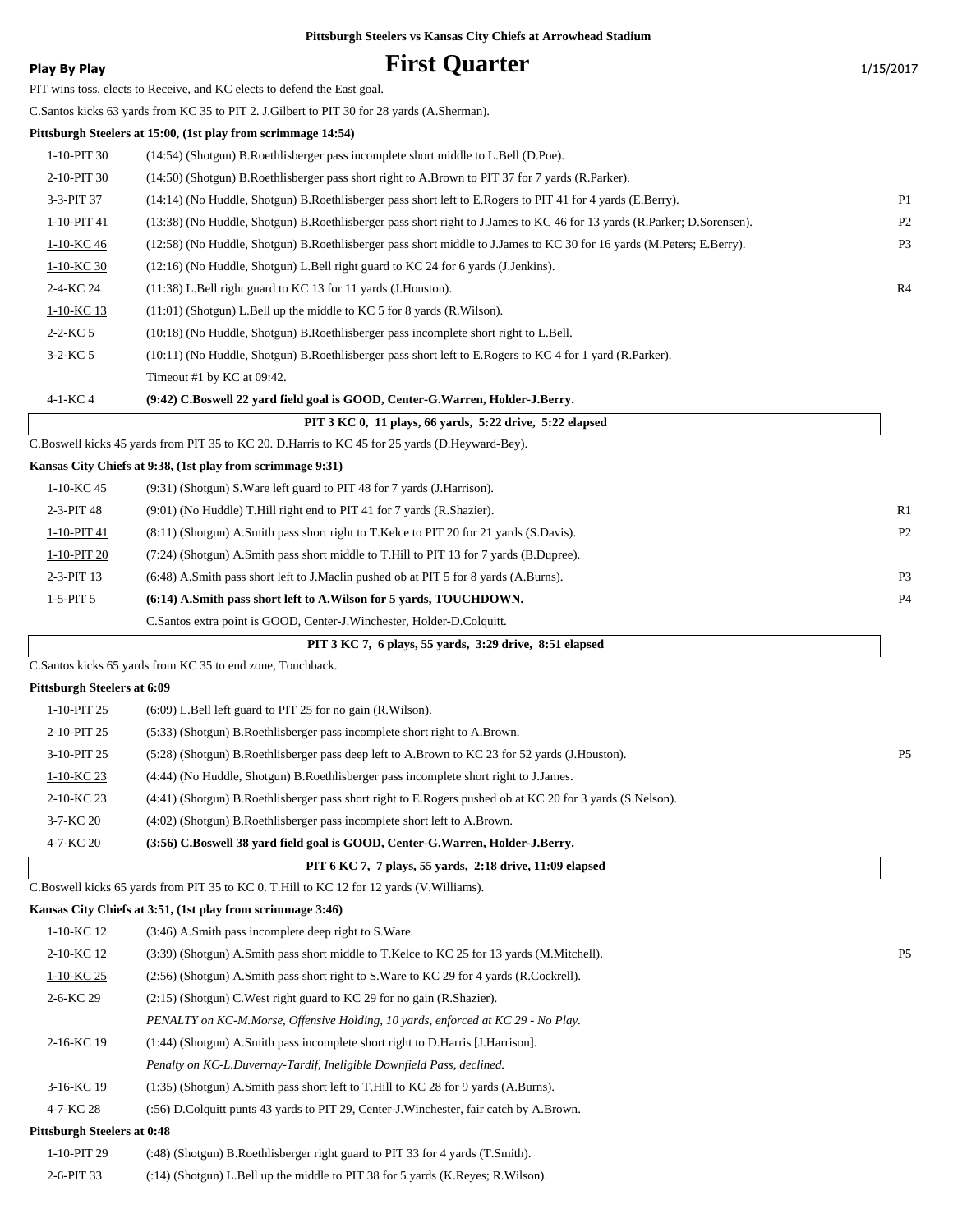|                            |              |                |              |                    |             |     |        | Pittsburgh Steelers vs Kansas City Chiefs at Arrowhead Stadium |
|----------------------------|--------------|----------------|--------------|--------------------|-------------|-----|--------|----------------------------------------------------------------|
| <b>END OF OUARTER</b>      |              | Time           |              | <b>First Downs</b> |             |     |        | <b>Efficiencies</b>                                            |
|                            | <b>Score</b> | Poss           | R            |                    | P X T       |     | 3 Down | 4 Down                                                         |
| <b>Pittsburgh Steelers</b> | 6            | 8:28           | $\mathbf{1}$ |                    | $4 \quad 0$ | -5  | 2/4    | 0/0                                                            |
| <b>Kansas City Chiefs</b>  |              | $6:32 \quad 1$ |              |                    | $4 \quad 0$ | -5. | 0/1    | 0/0                                                            |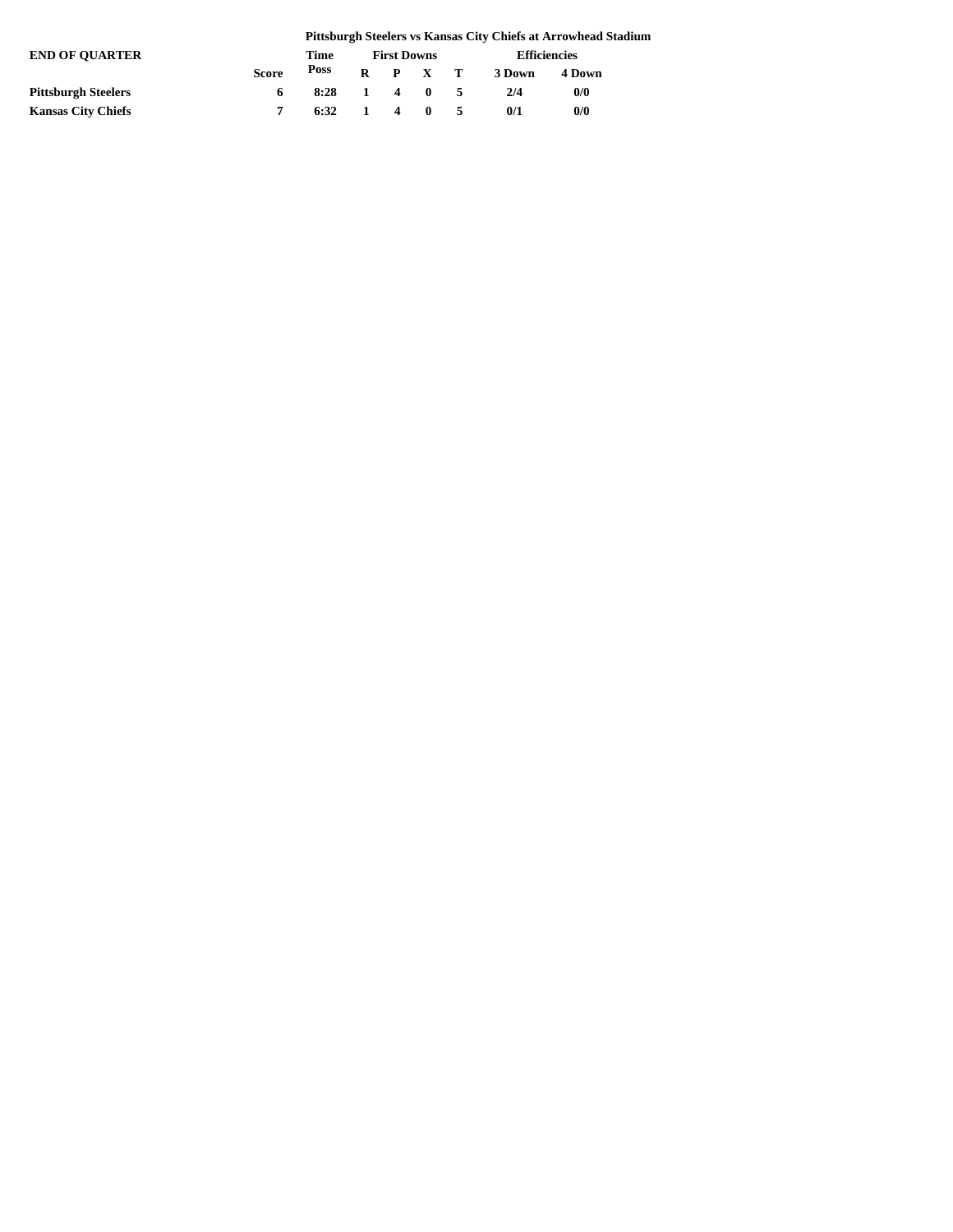| <b>Play By Play</b>                | <b>Second Quarter</b>                                                                                                                                                                                                                                        | 1/15/2017       |
|------------------------------------|--------------------------------------------------------------------------------------------------------------------------------------------------------------------------------------------------------------------------------------------------------------|-----------------|
| Pittsburgh Steelers continued.     |                                                                                                                                                                                                                                                              |                 |
| 3-1-PIT 38                         | $(15:00)$ L.Bell up the middle to PIT 40 for 2 yards (J.Houston).                                                                                                                                                                                            | R6              |
| 1-10-PIT 40                        | (14:29) (No Huddle, Shotgun) L.Bell right tackle to PIT 49 for 9 yards (R.Parker).                                                                                                                                                                           |                 |
| 2-1-PIT 49                         | $(13:58)$ (No Huddle) L.Bell up the middle to KC 45 for 6 yards (D.Poe; C.Jones).                                                                                                                                                                            | R7              |
| 1-10-KC 45                         | (13:20) (No Huddle) L.Bell right tackle to KC 38 for 7 yards (J.Houston).                                                                                                                                                                                    |                 |
| 2-3-KC 38                          | (12:47) (No Huddle, Shotgun) B.Roethlisberger pass short right to A.Brown to KC 29 for 9 yards (M.Peters).                                                                                                                                                   | P8              |
| 1-10-KC 29                         | (12:09) (No Huddle, Shotgun) B.Roethlisberger pass short left to J.James to KC 24 for 5 yards (S.Nelson; R.Wilson).                                                                                                                                          |                 |
| 2-5-KC 24                          | (11:24) (No Huddle, Shotgun) B.Roethlisberger pass short right to C.Hamilton to KC 20 for 4 yards (M.Peters).                                                                                                                                                |                 |
| $3-1-KC$ 20                        | (10:57) (No Huddle) L.Bell up the middle to KC 17 for 3 yards (T.Smith; J.Houston).                                                                                                                                                                          | R <sub>9</sub>  |
| 1-10-KC 17                         | (10:18) (No Huddle, Shotgun) B.Roethlisberger pass incomplete deep middle to A.Brown (M.Peters).                                                                                                                                                             |                 |
| 2-10-KC 17                         | (10:12) (No Huddle, Shotgun) L.Bell left guard to KC 18 for -1 yards (E.Berry).                                                                                                                                                                              |                 |
| 3-11-KC 18                         | (9:29) (No Huddle, Shotgun) B.Roethlisberger pass incomplete short left to L.Bell.                                                                                                                                                                           |                 |
| 4-11-KC 18                         | (9:23) C.Boswell 36 yard field goal is GOOD, Center-G.Warren, Holder-J.Berry.                                                                                                                                                                                |                 |
|                                    | PIT 9 KC 7, 14 plays, 53 yards, 6:30 drive, 5:42 elapsed                                                                                                                                                                                                     |                 |
|                                    | C.Boswell kicks 65 yards from PIT 35 to end zone, Touchback.                                                                                                                                                                                                 |                 |
| Kansas City Chiefs at 9:18         |                                                                                                                                                                                                                                                              |                 |
| 1-10-KC 25                         | $(9:18)$ (Shotgun) S. Ware up the middle to KC 28 for 3 yards (J. Hargrave).                                                                                                                                                                                 |                 |
| 2-7-KC 28                          | (8:36) (Shotgun) A.Smith pass short left to T.Hill pushed ob at KC 35 for 7 yards (J.Harrison).                                                                                                                                                              | P <sub>6</sub>  |
| 1-10-KC 35                         | (8:08) A.Smith pass short middle INTERCEPTED by R.Shazier [B.Dupree] at KC 45. R.Shazier to KC 44 for 1 yard (J.Reid).                                                                                                                                       |                 |
| <b>Pittsburgh Steelers at 7:58</b> |                                                                                                                                                                                                                                                              |                 |
| 1-10-KC 44                         | (7:58) (Shotgun) L.Bell right tackle to KC 35 for 9 yards (M.Peters).                                                                                                                                                                                        |                 |
| 2-1-KC 35                          | (7:28) L.Bell up the middle to KC 31 for 4 yards (R.Wilson).                                                                                                                                                                                                 | R <sub>10</sub> |
| 1-10-KC 31                         | (6:48) (No Huddle, Shotgun) B.Roethlisberger pass short left to J.James to KC 5 for 26 yards (E.Berry).                                                                                                                                                      | P11             |
| $1-5-KC$ 5                         | (6:12) (No Huddle) B.Roethlisberger pass short left intended for A.Brown INTERCEPTED by E.Berry (F.Zombo) at KC -1. Touchback.<br>The Replay Official reviewed the pass interception ruling, and the play was Upheld. The ruling on the field was confirmed. |                 |
| Kansas City Chiefs at 6:04         |                                                                                                                                                                                                                                                              |                 |
| 1-10-KC 20                         | $(6:04)$ S. Ware left guard to KC 23 for 3 yards (R. Shazier).                                                                                                                                                                                               |                 |
| 2-7-KC 23                          | (5:26) (Shotgun) A.Smith pass incomplete short right to T.Hill (B.Dupree).                                                                                                                                                                                   |                 |
| $3 - 7 - KC$ 23                    | (5:23) (Shotgun) A.Smith pass incomplete short left to S.Ware.                                                                                                                                                                                               |                 |
| 4-7-KC 23                          | (5:16) D.Colquitt punts 38 yards to PIT 39, Center-J.Winchester. A.Brown pushed ob at PIT 45 for 6 yards (J.O'Shaughnessy).                                                                                                                                  |                 |
| <b>Pittsburgh Steelers at 5:03</b> |                                                                                                                                                                                                                                                              |                 |
| 1-10-PIT 45                        | (5:03) L.Bell up the middle to PIT 47 for 2 yards (M.Peters; D.Poe).                                                                                                                                                                                         |                 |
| 2-8-PIT 47                         | (4:19) (No Huddle, Shotgun) B.Roethlisberger pass short left to A.Brown pushed ob at KC 49 for 4 yards (S.Nelson).                                                                                                                                           |                 |
| 3-4-KC 49                          | (3:38) (No Huddle, Shotgun) PENALTY on PIT-B.Roethlisberger, Delay of Game, 5 yards, enforced at KC 49 - No Play.                                                                                                                                            |                 |
| 3-9-PIT 46                         | (3:15) (No Huddle, Shotgun) L.Bell right end pushed ob at KC 37 for 17 yards (E.Berry).                                                                                                                                                                      | R <sub>12</sub> |
| 1-10-KC 37                         | (2:49) (No Huddle) L.Bell left guard to KC 31 for 6 yards (R.Nunez-Roches; R.Wilson).                                                                                                                                                                        |                 |
| 2-4-KC 31                          | (2:10) (No Huddle) L.Bell right guard to KC 25 for 6 yards (J.Jenkins).                                                                                                                                                                                      | R <sub>13</sub> |
| Two-Minute Warning                 |                                                                                                                                                                                                                                                              |                 |
| 1-10-KC 25                         | $(2:00)$ (Shotgun) L.Bell right end to KC 24 for 1 yard (D.Ford).                                                                                                                                                                                            |                 |
| 2-9-KC 24                          | (1:14) (Shotgun) B.Roethlisberger pass short left to L.Bell to KC 27 for -3 yards (R.Wilson).                                                                                                                                                                |                 |
|                                    | Timeout #2 by KC at 01:06.                                                                                                                                                                                                                                   |                 |
| 3-12-KC 27                         | (1:06) (Shotgun) B.Roethlisberger pass incomplete deep middle to E.Rogers (C.Jones).                                                                                                                                                                         |                 |
| 4-12-KC 27                         | (1:00) C.Boswell 45 yard field goal is GOOD, Center-G.Warren, Holder-J.Berry.                                                                                                                                                                                |                 |
|                                    | PIT 12 KC 7, 9 plays, 28 yards, 4:08 drive, 14:05 elapsed                                                                                                                                                                                                    |                 |
|                                    | C.Boswell kicks 70 yards from PIT 35 to KC -5. T.Hill to KC 16 for 21 yards (J.Jones; J.Dangerfield).                                                                                                                                                        |                 |
|                                    | Kansas City Chiefs at 0:55, (1st play from scrimmage 0:50)                                                                                                                                                                                                   |                 |
| 1-10-KC 16                         | (.50) (Shotgun) A.Smith pass short right to T.Hill to KC 20 for 4 yards (B.Dupree).                                                                                                                                                                          |                 |
| 2-6-KC 20                          | (:26) (No Huddle, Shotgun) A.Smith pass incomplete deep right to C.Conley (R.Cockrell).                                                                                                                                                                      |                 |
|                                    | PENALTY on PIT-R.Shazier, Roughing the Passer, 15 yards, enforced at KC 20 - No Play.                                                                                                                                                                        | X7              |

1-10-KC 35 *(:20) (Shotgun) PENALTY on KC-Z.Fulton, False Start, 5 yards, enforced at KC 35 - No Play.*

1-15-KC 30 (:20) (Shotgun) A.Smith pass incomplete short left to J.Maclin.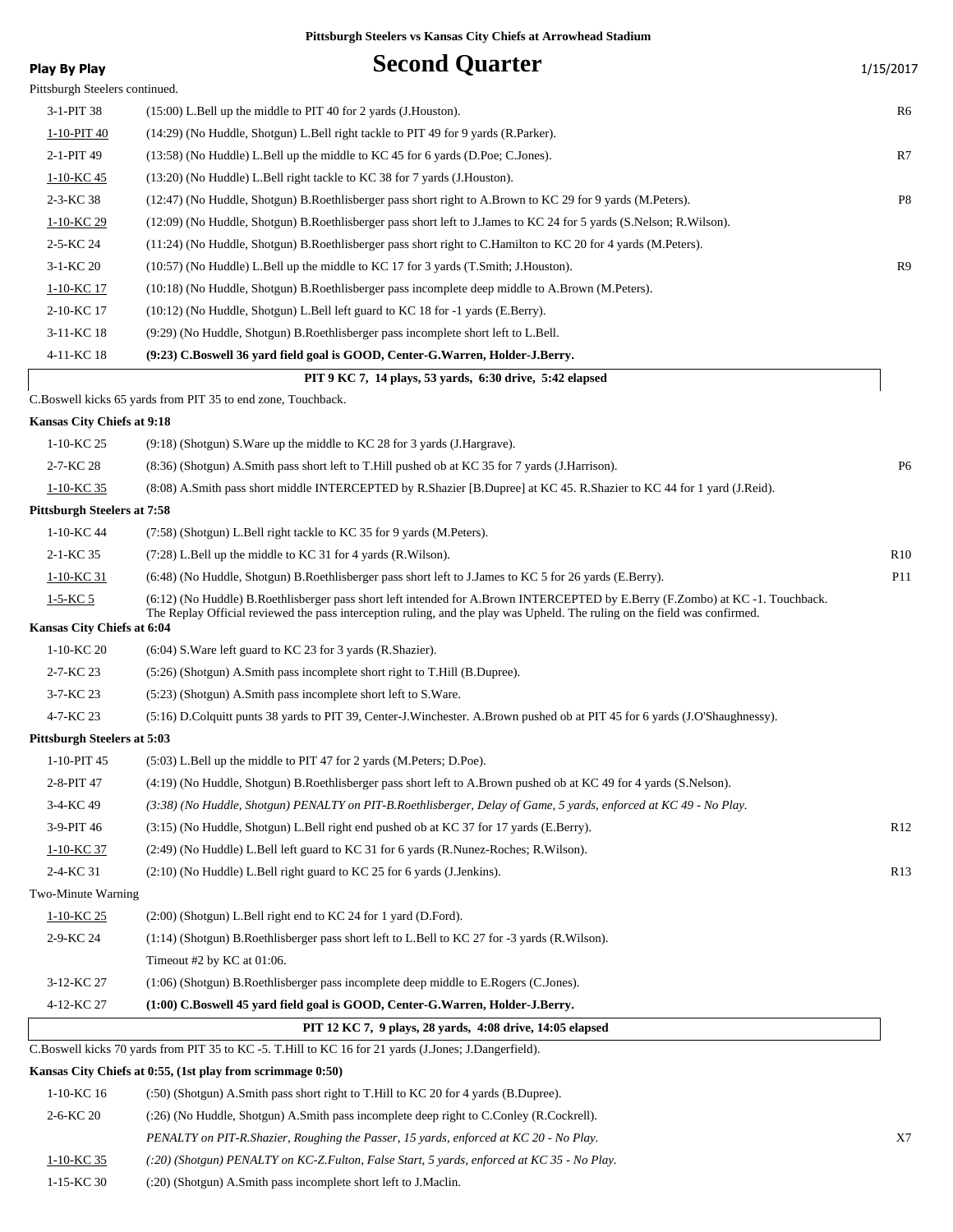(:13) (Shotgun) A.Smith pass short middle to C.West to KC 38 for 8 yards. FUMBLES, RECOVERED by PIT-A.Burns at KC 40. A.Burns to KC 40 for no gain (T.Hill). 2-15-KC 30 Timeout #1 by PIT at 00:03.

#### **Pittsburgh Steelers at 0:03**

1-10-KC 40 (:03) (Shotgun) B.Roethlisberger pass short left to A.Brown to KC 11 for 29 yards (R.Wilson; T.Mitchell). P14

| <b>END OF OUARTER</b>      |              | Time  |                 | <b>First Downs</b> | <b>Efficiencies</b> |        |  |  |
|----------------------------|--------------|-------|-----------------|--------------------|---------------------|--------|--|--|
|                            | <b>Score</b> | Poss  |                 | $R$ $P$ $X$ $T$    | 3 Down              | 4 Down |  |  |
| <b>Pittsburgh Steelers</b> |              | 11:47 |                 | 6 3 0 9            | 3/5                 | 0/0    |  |  |
| <b>Kansas City Chiefs</b>  |              | 3:13  | $0 \t1 \t1 \t2$ |                    | 0/1                 | 0/0    |  |  |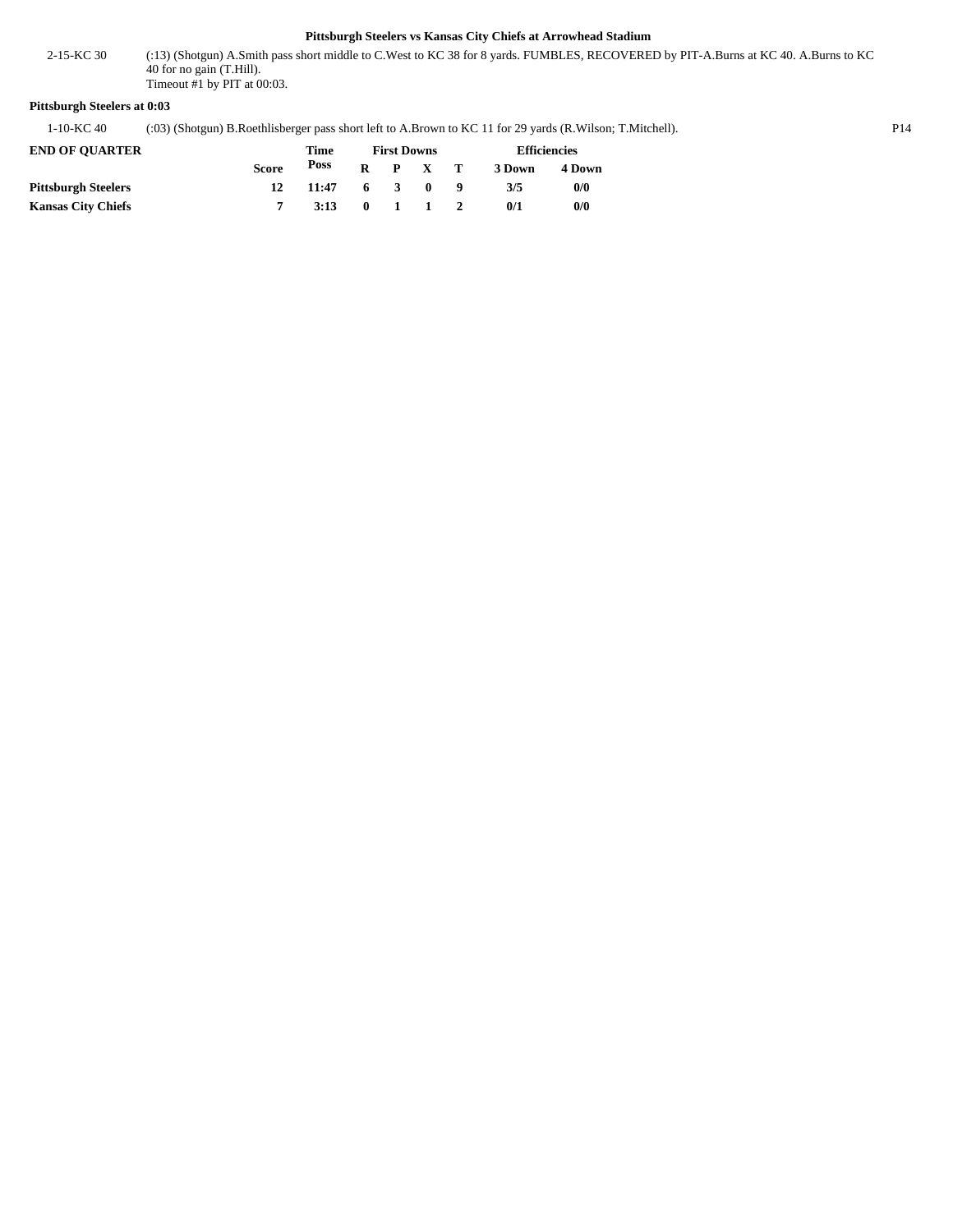| Play By Play                 | <b>Third Quarter</b>                                                                                                                             | 1/15/2017       |
|------------------------------|--------------------------------------------------------------------------------------------------------------------------------------------------|-----------------|
|                              | KC elects to Receive, and PIT elects to defend the West goal.                                                                                    |                 |
|                              | C.Boswell kicks 60 yards from PIT 35 to KC 5. T.Hill to KC 24 for 19 yards (T.Matakevich).                                                       |                 |
|                              | Kansas City Chiefs at 15:00, (1st play from scrimmage 14:55)                                                                                     |                 |
| 1-10-KC 24                   | $(14:55)$ (Shotgun) A.Smith pass incomplete short right to C.Conley [S.Tuitt].                                                                   |                 |
| 2-10-KC 24                   | $(14:50)$ (Shotgun) S. Ware up the middle to KC 23 for -1 yards (J. Harrison).                                                                   |                 |
| 3-11-KC 23                   | $(14:08)$ (Shotgun) A.Smith pass incomplete deep middle to T.Kelce.                                                                              |                 |
| 4-11-KC 23                   | (14:00) D.Colquitt punts 54 yards to PIT 23, Center-J.Winchester. A.Brown to PIT 26 for 3 yards (A.Wilson).                                      |                 |
| Pittsburgh Steelers at 13:48 |                                                                                                                                                  |                 |
| 1-10-PIT 26                  | (13:48) (Shotgun) L.Bell up the middle to KC 36 for 38 yards (R.Wilson).                                                                         | R <sub>15</sub> |
| 1-10-KC 36                   | $(13:04)$ (Shotgun) L.Bell left end to KC 30 for 6 yards (R.Wilson).                                                                             |                 |
| 2-4-KC 30                    | (12:23) (Shotgun) L.Bell left end to KC 25 for 5 yards (E.Berry; D.Ford).                                                                        | R <sub>16</sub> |
| 1-10-KC 25                   | (11:34) (Shotgun) B.Roethlisberger pass incomplete short left to A.Brown (C.Jones).                                                              |                 |
| 2-10-KC 25                   | (11:31) (Shotgun) L.Bell up the middle to KC 24 for 1 yard (R.Wilson; E.Berry).                                                                  |                 |
| 3-9-KC 24                    | (10:48) (Shotgun) B.Roethlisberger pass short left to L.Bell to KC 25 for -1 yards (D.Poe; R.Wilson).                                            |                 |
| 4-10-KC 25                   | (10:11) C.Boswell 43 yard field goal is GOOD, Center-G.Warren, Holder-J.Berry.                                                                   |                 |
|                              | PIT 15 KC 7, 7 plays, 49 yards, 3:42 drive, 4:54 elapsed                                                                                         |                 |
|                              | C.Boswell kicks 64 yards from PIT 35 to KC 1. T.Hill to KC 21 for 20 yards (V.Williams).                                                         |                 |
|                              | Kansas City Chiefs at 10:06, (1st play from scrimmage 9:59)                                                                                      |                 |
| 1-10-KC 21                   | (9.59) A.Smith pass short right to S.Ware to KC 18 for -3 yards (J.Harrison) [S.Tuitt].                                                          |                 |
| 2-13-KC 18                   | $(9:19)$ A.Smith pass incomplete deep right to C.Conley.                                                                                         |                 |
|                              | PENALTY on PIT-R.Cockrell, Defensive Pass Interference, 20 yards, enforced at KC 18 - No Play.                                                   | X8              |
| 1-10-KC 38                   | $(9:11)$ (Shotgun) S. Ware up the middle to KC 41 for 3 yards (B. Dupree).                                                                       |                 |
| 2-7-KC 41                    | $(8:33)$ A.Smith scrambles up the middle to KC 45 for 4 yards $(S.\text{Tuit})$ .                                                                |                 |
| 3-3-KC 45                    | (7:54) (Shotgun) Direct snap to S. Ware. S. Ware up the middle to PIT 47 for 8 yards (M. Mitchell).                                              | R9              |
| 1-10-PIT 47                  | $(7:12)$ (Shotgun) A.Smith pass incomplete short middle to T.Hill.                                                                               |                 |
| 2-10-PIT 47                  | (7:07) (Shotgun) T. Hill left end pushed ob at PIT 39 for 8 yards (R. Shazier).                                                                  |                 |
| 3-2-PIT 39                   | (6:27) (Shotgun) PENALTY on KC-A.Smith, Delay of Game, 5 yards, enforced at PIT 39 - No Play.                                                    |                 |
| 3-7-PIT 44                   | (6:01) (Shotgun) A.Smith sacked at 50 for -6 yards (J.Harrison).                                                                                 |                 |
| $4 - 13 - 50$                | (5:22) D.Colquitt punts 48 yards to PIT 2, Center-J.Winchester, out of bounds.                                                                   |                 |
| Pittsburgh Steelers at 5:12  |                                                                                                                                                  |                 |
| $1-10-PIT2$                  | (5:12) L.Bell up the middle to PIT 2 for no gain (R.Wilson).                                                                                     |                 |
| 2-10-PIT 2                   | (4:26) L.Bell up the middle to PIT 11 for 9 yards (M.Peters).                                                                                    |                 |
| 3-1-PIT 11                   | (3:49) L.Bell up the middle to PIT 11 for no gain (F.Zombo; D.Poe).                                                                              |                 |
| 4-1-PIT 11                   | (3:08) J.Berry punts 35 yards to PIT 46, Center-G.Warren, out of bounds.                                                                         |                 |
| Kansas City Chiefs at 3:00   |                                                                                                                                                  |                 |
| 1-10-PIT 46                  | (3:00) (Shotgun) A.Smith pass incomplete deep middle to T.Kelce.                                                                                 |                 |
| 2-10-PIT 46                  | (2.52) (Shotgun) A.Smith scrambles right end ran ob at PIT 41 for 5 yards (B.Dupree).                                                            |                 |
|                              | Timeout #1 by KC at 02:09.                                                                                                                       |                 |
| 3-5-PIT 41                   | (2:09) PENALTY on KC-T.Kelce, Unnecessary Roughness, 15 yards, enforced at PIT 41 - No Play.                                                     |                 |
| 3-20-KC 44                   | (2:09) (Shotgun) A.Smith pass deep right to J.Maclin pushed ob at PIT 36 for 20 yards (R.Cockrell).                                              | P <sub>10</sub> |
| $1-10-PIT$ 36                | $(1:39)$ C. West left end to PIT 37 for -1 yards (J. Hargrave).                                                                                  |                 |
| 2-11-PIT 37                  | (:58) (Shotgun) A.Smith pass short right to C.Conley pushed ob at PIT 30 for 7 yards (R.Cockrell).                                               |                 |
| 3-4-PIT 30                   | (:19) (Shotgun) A.Smith pass incomplete short middle to A.Wilson.                                                                                |                 |
| 4-4-PIT 30                   | (:15) C.Santos 48 yard field goal is GOOD, Center-J.Winchester, Holder-D.Colquitt.<br>PIT 15 KC 10, 7 plays, 16 yards, 2:50 drive, 14:50 elapsed |                 |

C.Santos kicks 59 yards from KC 35 to PIT 6. S.Coates to PIT 30 for 24 yards (D.Thomas).

#### **Pittsburgh Steelers at 0:10, (1st play from scrimmage 0:02)**

1-10-PIT 30 (:02) L.Bell up the middle to PIT 31 for 1 yard (K.Reyes).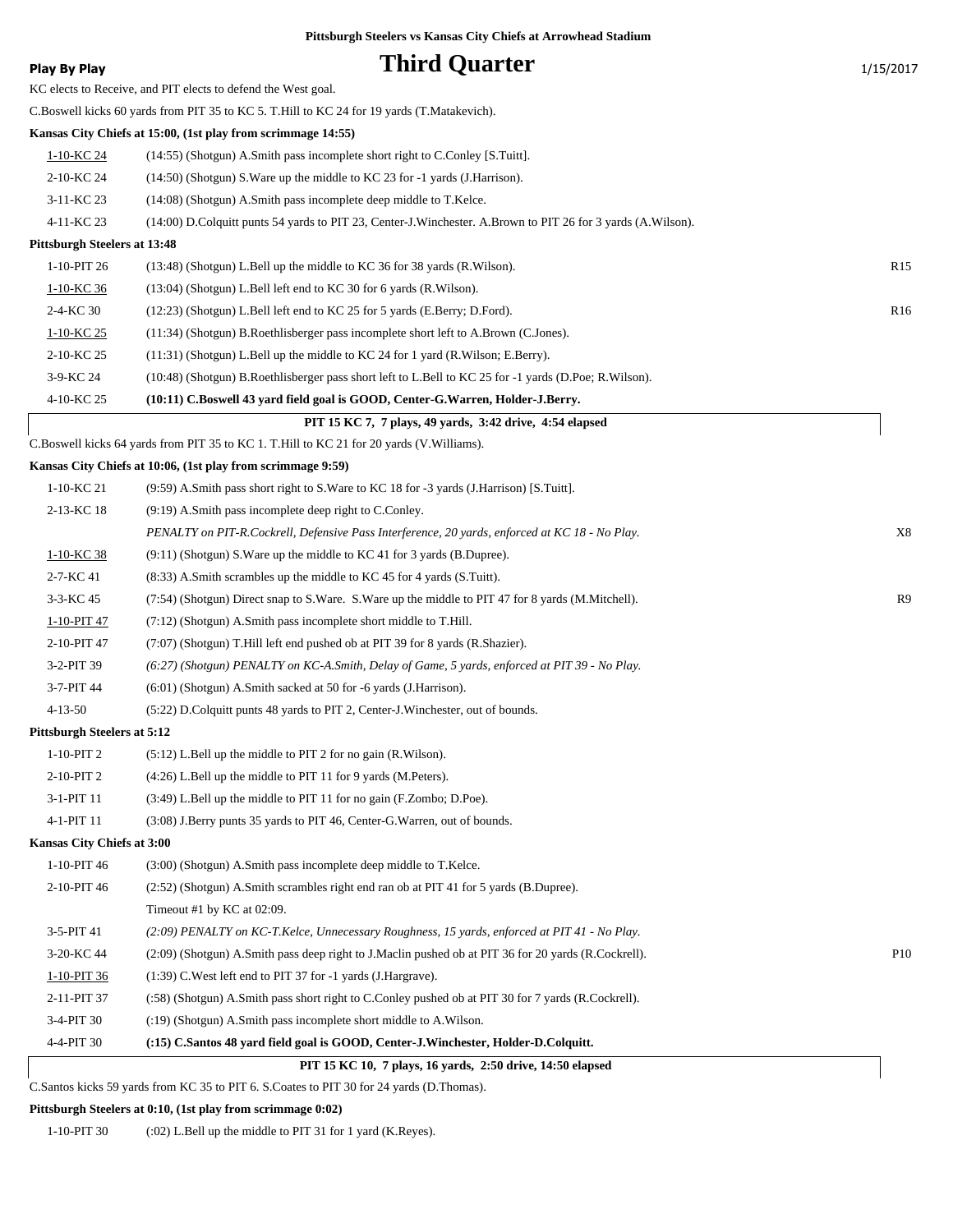|                            |              |      | Pittsburgh Steelers vs Kansas City Chiefs at Arrowhead Stadium |                    |                                          |  |                     |        |  |  |  |  |  |
|----------------------------|--------------|------|----------------------------------------------------------------|--------------------|------------------------------------------|--|---------------------|--------|--|--|--|--|--|
| <b>END OF OUARTER</b>      |              |      |                                                                | <b>First Downs</b> |                                          |  | <b>Efficiencies</b> |        |  |  |  |  |  |
|                            | <b>Score</b> | Poss | R                                                              |                    | P X T                                    |  | 3 Down              | 4 Down |  |  |  |  |  |
| <b>Pittsburgh Steelers</b> | 15           | 6:04 |                                                                | 2 0                | $\mathbf{0}$                             |  | 0/2                 | 0/0    |  |  |  |  |  |
| <b>Kansas City Chiefs</b>  | 10           | 8:56 | $\mathbf{1}$                                                   |                    | $\begin{array}{ccc} & 1 & 1 \end{array}$ |  | 2/5                 | 0/0    |  |  |  |  |  |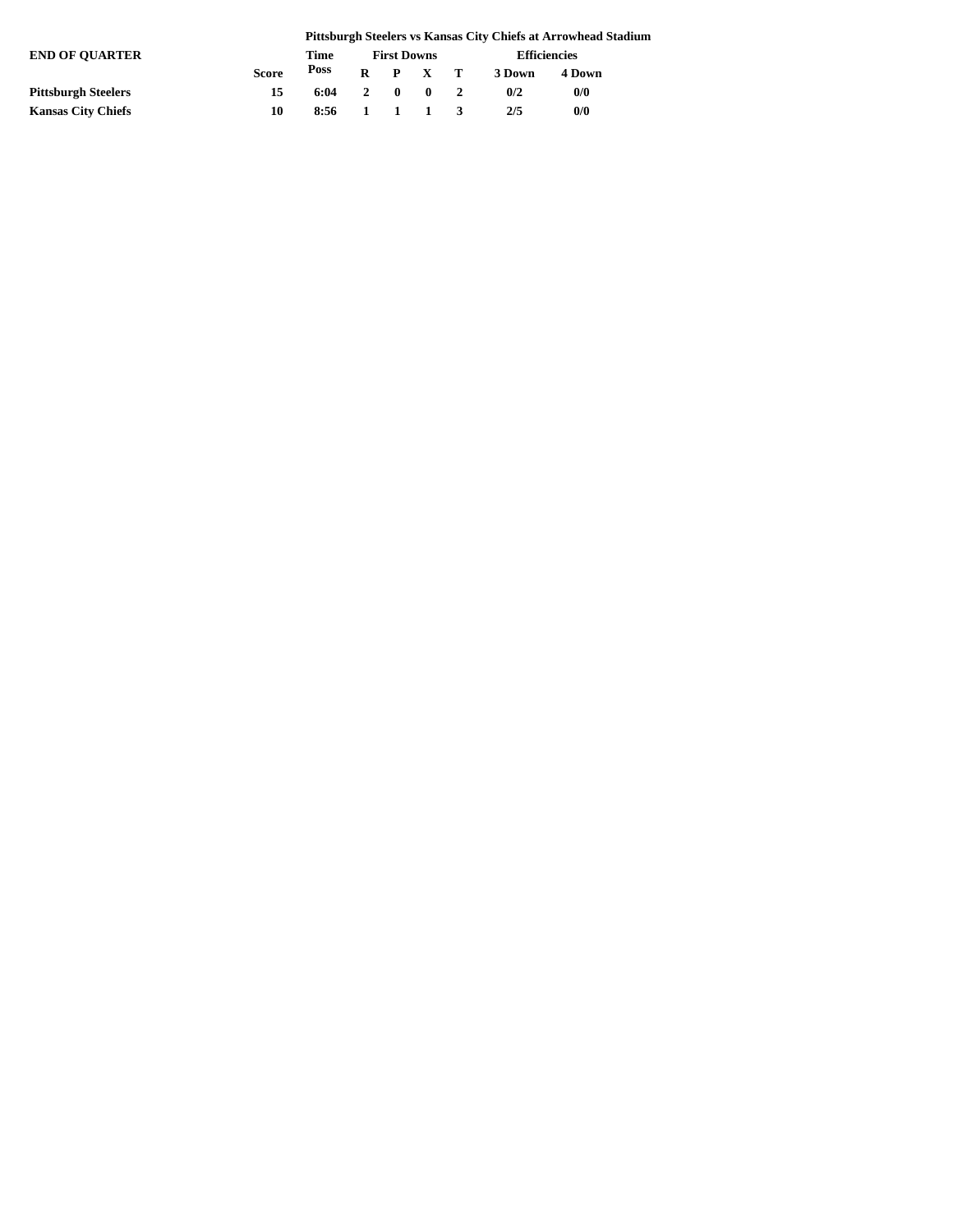| <b>Play By Play</b>                                     |                                                                                                                                         |                                                                                             |                       |                    |               |        | <b>Fourth Quarter</b> |                                                                                                                      | 1/15/2017       |  |  |
|---------------------------------------------------------|-----------------------------------------------------------------------------------------------------------------------------------------|---------------------------------------------------------------------------------------------|-----------------------|--------------------|---------------|--------|-----------------------|----------------------------------------------------------------------------------------------------------------------|-----------------|--|--|
| Pittsburgh Steelers continued.                          |                                                                                                                                         |                                                                                             |                       |                    |               |        |                       |                                                                                                                      |                 |  |  |
| 2-9-PIT 31                                              | (15:00) (Shotgun) B.Roethlisberger pass short middle to E.Rogers to PIT 45 for 14 yards (R.Parker).                                     |                                                                                             |                       |                    |               |        |                       |                                                                                                                      | P <sub>17</sub> |  |  |
| 1-10-PIT 45                                             | (14:20) (Shotgun) L.Bell up the middle to PIT 48 for 3 yards (J.Houston).                                                               |                                                                                             |                       |                    |               |        |                       |                                                                                                                      |                 |  |  |
| 2-7-PIT 48                                              | (13:39) (Shotgun) B.Roethlisberger pass short right to D.Ayers to KC 46 for 6 yards (R.Wilson).                                         |                                                                                             |                       |                    |               |        |                       |                                                                                                                      |                 |  |  |
| $3-1-KC$ 46                                             | (13:00) (No Huddle) L.Bell up the middle to KC 44 for 2 yards (D.Sorensen).                                                             |                                                                                             |                       |                    |               |        |                       |                                                                                                                      | R <sub>18</sub> |  |  |
| 1-10-KC 44                                              |                                                                                                                                         |                                                                                             |                       |                    |               |        |                       | (12:17) (No Huddle, Shotgun) B.Roethlisberger pass deep middle to J.James to KC 21 for 23 yards (S.Nelson).          | P19             |  |  |
| 1-10-KC 21                                              | (11:27) (Shotgun) L.Bell left end to KC 19 for 2 yards (K.Reyes; R.Wilson).                                                             |                                                                                             |                       |                    |               |        |                       |                                                                                                                      |                 |  |  |
| 2-8-KC 19                                               | (10:43) (Shotgun) B.Roethlisberger pass incomplete deep middle to E.Rogers.                                                             |                                                                                             |                       |                    |               |        |                       |                                                                                                                      |                 |  |  |
| 3-8-KC 19                                               | (10:38) (Shotgun) B.Roethlisberger sacked at KC 25 for -6 yards (sack split by J.Jenkins and D.Ford).                                   |                                                                                             |                       |                    |               |        |                       |                                                                                                                      |                 |  |  |
| 4-14-KC 25                                              | (9:53) C.Boswell 43 yard field goal is GOOD, Center-G.Warren, Holder-J.Berry.                                                           |                                                                                             |                       |                    |               |        |                       |                                                                                                                      |                 |  |  |
|                                                         |                                                                                                                                         |                                                                                             |                       |                    |               |        |                       | PIT 18 KC 10, 10 plays, 45 yards, 5:21 drive, 5:11 elapsed                                                           |                 |  |  |
|                                                         | C.Boswell kicks 65 yards from PIT 35 to end zone, Touchback.                                                                            |                                                                                             |                       |                    |               |        |                       |                                                                                                                      |                 |  |  |
| Kansas City Chiefs at 9:49                              |                                                                                                                                         |                                                                                             |                       |                    |               |        |                       |                                                                                                                      |                 |  |  |
| 1-10-KC 25                                              | (9:49) (Shotgun) A.Smith pass short middle to T.Kelce to KC 49 for 24 yards (L.Timmons; J.Harrison).                                    |                                                                                             |                       |                    |               |        |                       |                                                                                                                      | <b>P11</b>      |  |  |
| 1-10-KC 49                                              | (9:03) S. Ware up the middle to PIT 40 for 11 yards (M. Mitchell).                                                                      |                                                                                             |                       |                    |               |        |                       |                                                                                                                      | R12             |  |  |
| 1-10-PIT 40                                             | (8:21) (Shotgun) A.Smith pass incomplete deep left to J.Maclin.                                                                         |                                                                                             |                       |                    |               |        |                       |                                                                                                                      |                 |  |  |
| 2-10-PIT 40                                             | (8:15) (Shotgun) A.Smith pass incomplete deep left to T.Hill (A.Burns).                                                                 |                                                                                             |                       |                    |               |        |                       |                                                                                                                      |                 |  |  |
|                                                         | PENALTY on KC-S. Ware, Face Mask (15 Yards), 15 yards, enforced at PIT 40 - No Play.                                                    |                                                                                             |                       |                    |               |        |                       |                                                                                                                      |                 |  |  |
| 2-25-KC 45                                              | (8.08) (Shotgun) A.Smith pass deep right to T.Kelce to PIT 38 for 17 yards (R.Cockrell).                                                |                                                                                             |                       |                    |               |        |                       |                                                                                                                      |                 |  |  |
| 3-8-PIT 38                                              |                                                                                                                                         |                                                                                             |                       |                    |               |        |                       | (7:21) (Shotgun) A.Smith pass incomplete. A.Smith intentionally threw away the pass. No intended reciever.           |                 |  |  |
| 4-8-PIT 38                                              |                                                                                                                                         | $(7.11)$ (Shotgun) A.Smith pass short right to C.Conley to PIT 26 for 12 yards (R.Shazier). |                       |                    |               |        |                       |                                                                                                                      |                 |  |  |
| 1-10-PIT 26                                             | (6:25) T. Hill up the middle to PIT 23 for 3 yards (R. Shazier).                                                                        |                                                                                             |                       |                    |               |        |                       |                                                                                                                      |                 |  |  |
| 2-7-PIT 23                                              | (5:43) (Shotgun) A.Smith pass short right to A.Wilson to PIT 25 for -2 yards (R.Cockrell).                                              |                                                                                             |                       |                    |               |        |                       |                                                                                                                      |                 |  |  |
| 3-9-PIT 25                                              |                                                                                                                                         |                                                                                             |                       |                    |               |        |                       | (4:53) (Shotgun) A.Smith pass incomplete deep middle to C.Conley (S.Davis). KC-C.Conley was injured during the play. |                 |  |  |
|                                                         | PENALTY on PIT-S.Davis, Unnecessary Roughness, 13 yards, enforced at PIT 25 - No Play.                                                  |                                                                                             |                       |                    |               |        |                       |                                                                                                                      |                 |  |  |
| 1-10-PIT 12                                             | (4:47) (Shotgun) A.Smith pass short left to C.West to PIT 6 for 6 yards (M.Mitchell; S.Davis). PIT-S.Davis was injured during the play. |                                                                                             |                       |                    |               |        |                       |                                                                                                                      |                 |  |  |
| 2-4-PIT 6                                               | (4:14) (Shotgun) A.Smith pass short middle to T.Kelce to PIT 4 for 2 yards (W.Gay).                                                     |                                                                                             |                       |                    |               |        |                       |                                                                                                                      |                 |  |  |
| $3-2-PIT4$                                              | (3:34) (Shotgun) A.Smith pass incomplete short right to D.Harris.                                                                       |                                                                                             |                       |                    |               |        |                       |                                                                                                                      |                 |  |  |
|                                                         | Timeout #2 by KC at 03:29.                                                                                                              |                                                                                             |                       |                    |               |        |                       |                                                                                                                      |                 |  |  |
| $4-2-PIT4$                                              | (3:29) A.Smith pass short right to A.Sherman to PIT 1 for 3 yards (S.Davis; R.Cockrell).                                                |                                                                                             |                       |                    |               |        |                       |                                                                                                                      | P <sub>15</sub> |  |  |
| 1-1-PIT 1                                               | (2:47) (Shotgun) S. Ware up the middle for 1 yard, TOUCHDOWN.                                                                           |                                                                                             |                       |                    |               |        |                       |                                                                                                                      | R <sub>16</sub> |  |  |
|                                                         | TWO-POINT CONVERSION ATTEMPT. A.Smith pass to D.Harris is complete. ATTEMPT SUCCEEDS.                                                   |                                                                                             |                       |                    |               |        |                       |                                                                                                                      |                 |  |  |
|                                                         | PENALTY on KC-E.Fisher, Offensive Holding, 10 yards, enforced at PIT 2 - No Play.                                                       |                                                                                             |                       |                    |               |        |                       |                                                                                                                      |                 |  |  |
|                                                         | TWO-POINT CONVERSION ATTEMPT. A.Smith pass to J.Maclin is incomplete. ATTEMPT FAILS.                                                    |                                                                                             |                       |                    |               |        |                       |                                                                                                                      |                 |  |  |
|                                                         |                                                                                                                                         |                                                                                             |                       |                    |               |        |                       | PIT 18 KC 16, 13 plays, 75 yards, 1 penalty, 7:06 drive, 12:17 elapsed                                               |                 |  |  |
|                                                         | C.Santos kicks 58 yards from KC 35 to PIT 7. J.Gilbert to PIT 5 for -2 yards (E.Murray).                                                |                                                                                             |                       |                    |               |        |                       |                                                                                                                      |                 |  |  |
|                                                         | Pittsburgh Steelers at 2:43, (1st play from scrimmage 2:38)                                                                             |                                                                                             |                       |                    |               |        |                       |                                                                                                                      |                 |  |  |
| $1-10-PIT5$                                             | (2:38) L.Bell up the middle to PIT 7 for 2 yards (C.Jones).                                                                             |                                                                                             |                       |                    |               |        |                       |                                                                                                                      |                 |  |  |
|                                                         | Timeout #3 by KC at 02:32.                                                                                                              |                                                                                             |                       |                    |               |        |                       |                                                                                                                      |                 |  |  |
| 2-8-PIT 7                                               | (2:32) B.Roethlisberger pass short left to E.Rogers to PIT 12 for 5 yards (S.Nelson).                                                   |                                                                                             |                       |                    |               |        |                       |                                                                                                                      |                 |  |  |
| Two-Minute Warning                                      |                                                                                                                                         |                                                                                             |                       |                    |               |        |                       |                                                                                                                      |                 |  |  |
| 3-3-PIT 12                                              | (2:00) (Shotgun) B.Roethlisberger pass short right to A.Brown ran ob at PIT 19 for 7 yards.                                             |                                                                                             |                       |                    |               |        |                       |                                                                                                                      | P <sub>20</sub> |  |  |
|                                                         | Timeout #1 by PIT at 01:53.                                                                                                             |                                                                                             |                       |                    |               |        |                       |                                                                                                                      |                 |  |  |
| 1-10-PIT 19                                             | (1:51) B.Roethlisberger kneels to PIT 18 for -1 yards.                                                                                  |                                                                                             |                       |                    |               |        |                       |                                                                                                                      |                 |  |  |
| 2-11-PIT 18                                             | (1:12) B.Roethlisberger kneels to PIT 17 for -1 yards.                                                                                  |                                                                                             |                       |                    |               |        |                       |                                                                                                                      |                 |  |  |
| 3-12-PIT 17                                             | (:32) B. Roethlisberger kneels to PIT 16 for -1 yards.                                                                                  |                                                                                             |                       |                    |               |        |                       |                                                                                                                      |                 |  |  |
| <b>END OF QUARTER</b>                                   |                                                                                                                                         | Time                                                                                        |                       | <b>First Downs</b> |               |        |                       | <b>Efficiencies</b>                                                                                                  |                 |  |  |
|                                                         | Score                                                                                                                                   | Poss                                                                                        | R                     | P                  | X             | т      | 3 Down                | 4 Down                                                                                                               |                 |  |  |
| <b>Pittsburgh Steelers</b><br><b>Kansas City Chiefs</b> | 18<br>16                                                                                                                                | 7:54<br>7:06                                                                                | 1<br>$\boldsymbol{2}$ | 3<br>3             | $\bf{0}$<br>1 | 4<br>6 | 2/4<br>0/2            | 0/0<br>2/2                                                                                                           |                 |  |  |
|                                                         |                                                                                                                                         |                                                                                             |                       |                    |               |        |                       |                                                                                                                      |                 |  |  |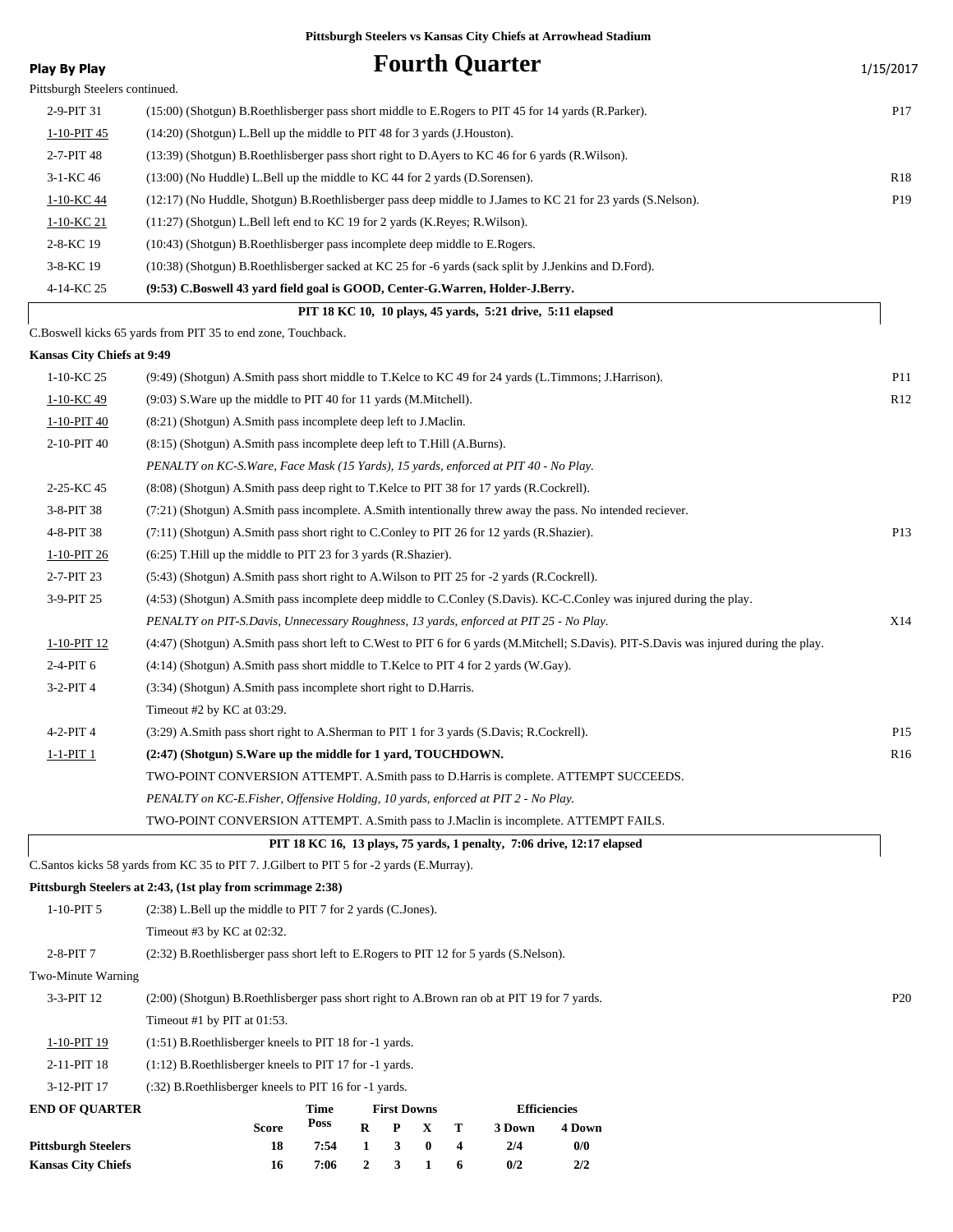### **Miscellaneous Statistics Report**

**Pittsburgh Steelers vs Kansas City Chiefs 1/15/2017 at Arrowhead Stadium**

### **Ten Longest Plays for Pittsburgh Steelers**

| Yards | Otr | <b>Play Start</b> | <b>Play Description</b>                                                                                                 |
|-------|-----|-------------------|-------------------------------------------------------------------------------------------------------------------------|
| 52    |     | 1 3-10-PIT 25     | (5:28) (Shotgun) B.Roethlisberger pass deep left to A.Brown to KC 23 for 52 yards (J.Houston).                          |
| 38    |     | 3 1-10-PIT 26     | (13:48) (Shotqun) L.Bell up the middle to KC 36 for 38 yards (R.Wilson).                                                |
| 29    |     | 2 1-10-KC 40      | (:03) (Shotgun) B.Roethlisberger pass short left to A.Brown to KC 11 for 29 yards (R.Wilson; T.Mitchell).               |
| 26    |     | 2 1-10-KC 31      | (6:48) (No Huddle, Shotgun) B.Roethlisberger pass short left to J.James to KC 5 for 26 yards (E.Berry).                 |
| 23    |     | 4 1-10-KC 44      | (12:17) (No Huddle, Shotgun) B.Roethlisberger pass deep middle to J.James to KC 21 for 23 yards (S.Nelson).             |
| 17    |     | 2 3-9-PIT 46      | (3:15) (No Huddle, Shotgun) L.Bell right end pushed ob at KC 37 for 17 yards (E.Berry).                                 |
| 16    |     | 1 1-10-KC 46      | (12:58) (No Huddle, Shotgun) B.Roethlisberger pass short middle to J.James to KC 30 for 16 yards (M.Peters; E.Berry).   |
| 14    |     | 4 2-9-PIT 31      | (15:00) (Shotgun) B.Roethlisberger pass short middle to E.Rogers to PIT 45 for 14 yards (R.Parker).                     |
| 13    |     | 1 1-10-PIT 41     | (13:38) (No Huddle, Shotgun) B.Roethlisberger pass short right to J.James to KC 46 for 13 yards (R.Parker; D.Sorensen). |
| 11    |     | 1 2-4-KC 24       | (11:38) L.Bell right quard to KC 13 for 11 yards (J.Houston).                                                           |

#### **Ten Longest Plays for Kansas City Chiefs**

| Yards | <b>Otr</b> | Plav Start      | <b>Play Description</b>                                                                              |
|-------|------------|-----------------|------------------------------------------------------------------------------------------------------|
| 24    |            | 4 1-10-KC 25    | (9:49) (Shotqun) A.Smith pass short middle to T.Kelce to KC 49 for 24 yards (L.Timmons; J.Harrison). |
| 21    |            | 1 1-10-PIT 41   | (8:11) (Shotgun) A.Smith pass short right to T.Kelce to PIT 20 for 21 yards (S.Davis).               |
| 20    |            | 3 3-20-KC 44    | (2:09) (Shotgun) A.Smith pass deep right to J.Maclin pushed ob at PIT 36 for 20 yards (R.Cockrell).  |
| 17    |            | 4 2-25-KC 45    | (8:08) (Shotgun) A.Smith pass deep right to T.Kelce to PIT 38 for 17 yards (R.Cockrell).             |
| 13    |            | 1 2-10-KC 12    | (3:39) (Shotgun) A.Smith pass short middle to T.Kelce to KC 25 for 13 yards (M.Mitchell).            |
| 12    |            | 4 4-8-PIT 38    | (7:11) (Shotgun) A.Smith pass short right to C.Conley to PIT 26 for 12 yards (R.Shazier).            |
| 11    |            | 4 1-10-KC 49    | (9:03) S. Ware up the middle to PIT 40 for 11 yards (M. Mitchell).                                   |
| 9     |            | 1 3-16-KC 19    | (1:35) (Shotgun) A.Smith pass short left to T.Hill to KC 28 for 9 yards (A.Burns).                   |
| 8     |            | $1$ 2-3-PIT 13  | (6:48) A.Smith pass short left to J.Maclin pushed ob at PIT 5 for 8 yards (A.Burns).                 |
| 8     |            | $3 - 3 - 8C$ 45 | (7:54) (Shotgun) Direct snap to S. Ware. S. Ware up the middle to PIT 47 for 8 yards (M. Mitchell).  |

|                | <b>Touchdown Scoring Information</b> | <b>Offense</b> |              | <b>Defense</b> Special Teams |
|----------------|--------------------------------------|----------------|--------------|------------------------------|
| <b>VISITOR</b> | Pittsburgh Steelers                  |                |              |                              |
| HOME           | Kansas City Chiefs                   | -2             | $\mathbf{u}$ |                              |
|                | <b>Player Scoring Information</b>    |                |              |                              |

| Club Player   |  | TD TD | TD Rush Rec KO TD Punt Int TD Fum Misc FG XP 2Pt 2Pt Sfty Points<br>TD. |  | TD TD |  | Rush Rec |                         |                |
|---------------|--|-------|-------------------------------------------------------------------------|--|-------|--|----------|-------------------------|----------------|
| PIT C.Boswell |  |       | 0 0 0 0 0 0 0 0 0 0 0 0 0 18                                            |  |       |  |          |                         |                |
| KC S.Ware     |  |       | 0 1 0 0 0 0 0 0 0 0 0 0 0 6                                             |  |       |  |          |                         |                |
| KC A.Wilson   |  |       | 0 0 1 0 0 0 0 0 0 0 0 0 0 0 6                                           |  |       |  |          |                         |                |
| KC C.Santos   |  |       | 0 0 0 0 0 0 0 1 1 0 0                                                   |  |       |  |          | $\overline{\mathbf{0}}$ | $\overline{4}$ |

| <b>Possession Detail</b>    | <b>First Half</b> |      | <b>Second Half</b> |       | Game           |       |  |  |
|-----------------------------|-------------------|------|--------------------|-------|----------------|-------|--|--|
|                             | Visitor           | Home | Visitor            | Home  | <b>Visitor</b> | Home  |  |  |
| Largest Lead                |                   | 4    | 8                  | 0     | 8              | 4     |  |  |
| Drives Leading              |                   |      | 4                  | 0     |                |       |  |  |
| Time of Possession Leading  | 6:05              | 3:03 | 13:58              | 0:00  | 20:03          | 3:03  |  |  |
| Largest Deficit             | -4                | -5   | 0                  | -8    | -4             | -8    |  |  |
| Drives Trailing             |                   | 4    | 0                  | 4     |                | 8     |  |  |
| Time of Possession Trailing | 8:48              | 6:42 | 0:00               | 16:02 | 8:48           | 22:44 |  |  |
| Times Score Tied Up         |                   |      |                    | 0     |                | 0     |  |  |
| Lead Changes                |                   |      |                    | 0     |                |       |  |  |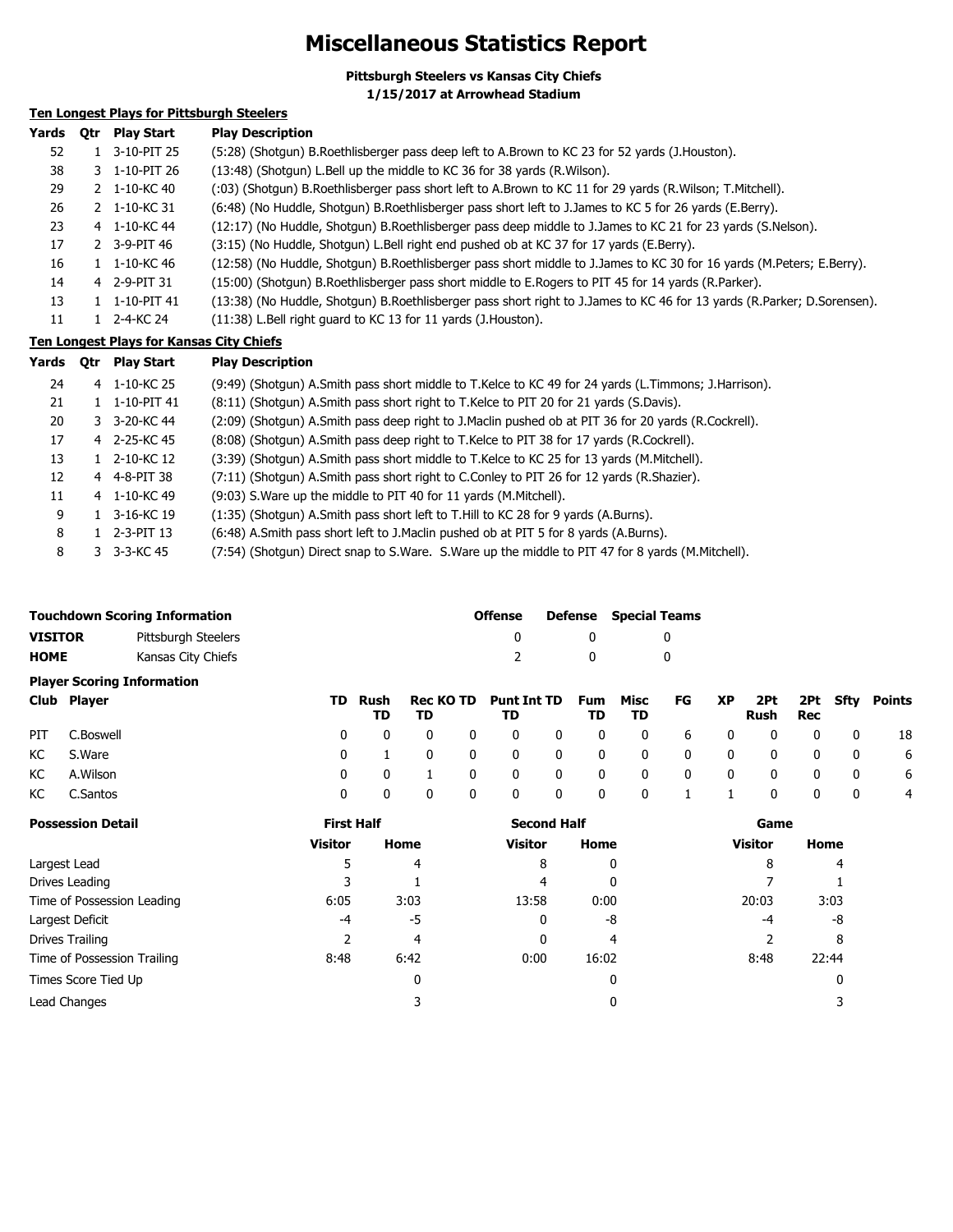### **Playtime Percentage**

*Percent of playtime per player on offense, defense and special teams*

|                         | <b>Pittsburgh Steelers</b> |    |                |    |                |                      |     | <b>Kansas City Chiefs</b> |           |              |                |    |                |                      |     |
|-------------------------|----------------------------|----|----------------|----|----------------|----------------------|-----|---------------------------|-----------|--------------|----------------|----|----------------|----------------------|-----|
|                         |                            |    | <b>Offense</b> |    | <b>Defense</b> | <b>Special Teams</b> |     |                           |           |              | <b>Offense</b> |    | <b>Defense</b> | <b>Special Teams</b> |     |
| M Gilbert               | Τ                          |    | 67 100%        |    |                | 6                    |     | 25% E Fisher              | т         |              | 59 100%        |    |                | 2                    | 8%  |
| D DeCastro              | G                          |    | 67 100%        |    |                | 6                    |     | 25% Z Fulton              | G         |              | 59 100%        |    |                | $\overline{2}$       | 8%  |
| R Foster                | G                          |    | 67 100%        |    |                | 6                    |     | 25% L Duvernay-Tardif     | G         |              | 59 100%        |    |                | 2                    | 8%  |
| A Villanueva            | Τ                          |    | 67 100%        |    |                | 6                    |     | 25% M Morse               | C         |              | 59 100%        |    |                | $\overline{2}$       | 8%  |
| A Brown                 | <b>WR</b>                  |    | 67 100%        |    |                | 5                    |     | 21% M Schwartz            | т         |              | 59 100%        |    |                |                      |     |
| M Pouncey               | C                          |    | 67 100%        |    |                |                      |     | A Smith                   | QB        |              | 59 100%        |    |                |                      |     |
| <b>B</b> Roethlisberger | QB                         |    | 67 100%        |    |                |                      |     | T Kelce                   | TE        | 58           | 98%            | 1  | 1%             |                      |     |
| L Bell                  | <b>RB</b>                  | 64 | 96%            |    |                | 1                    |     | 4% J Maclin               | <b>WR</b> | 52           | 88%            |    |                |                      |     |
| J James                 | <b>TE</b>                  | 59 | 88%            |    |                | 7                    |     | 29% S Ware                | FB        | 43           | 73%            |    |                |                      |     |
| E Rogers                | <b>WR</b>                  | 57 | 85%            |    |                | 1                    | 4%  | T Hill                    | <b>WR</b> | 41           | 69%            |    |                | 8                    | 33% |
| C Hamilton              | <b>WR</b>                  | 27 | 40%            |    |                |                      |     | C Conley                  | <b>WR</b> | 40           | 68%            |    |                | 7                    | 29% |
| D Heyward-Bey           | <b>WR</b>                  | 20 | 30%            |    |                | 12                   | 50% | A Wilson                  | <b>WR</b> | 22           | 37%            |    |                | 11                   | 46% |
| D Ayers                 | <b>WR</b>                  |    | 12 18%         |    |                |                      |     | D Harris                  | <b>TE</b> | 17           | 29%            |    |                | 14                   | 58% |
| R Nix                   | <b>FB</b>                  | 10 | 15%            |    |                | 15                   | 62% | C West                    | <b>RB</b> | 13           | 22%            |    |                |                      |     |
| D Johnson               | <b>TE</b>                  | 10 | 15%            |    |                | 4                    | 17% | A Sherman                 | <b>FB</b> | 6            | 10%            |    |                | 17                   | 71% |
| C Hubbard               | G                          | 3  | 4%             |    |                | 6                    | 25% | J O'Shaughnessy           | <b>TE</b> | 1            | 2%             |    |                | 16                   | 67% |
| D Williams              | <b>RB</b>                  | 3  | 4%             |    |                | 1                    | 4%  | D Thomas                  | <b>WR</b> | $\mathbf{1}$ | 2%             |    |                | 14                   | 58% |
| X Grimble               | <b>TE</b>                  | 2  | 3%             |    |                | 1                    | 4%  |                           | т         |              |                |    |                |                      | 8%  |
| S Coates                | <b>WR</b>                  | 1  | 1%             |    |                | 15                   | 62% | J Reid                    |           | 1            | 2%             |    |                | 2                    |     |
| S Tuitt                 | DE                         |    |                |    | 59 100%        | 9                    | 38% | R Wilson                  | LB        |              |                |    | 67 100%        | 6                    | 25% |
| R Shazier               | LB                         |    |                |    | 59 100%        | 6                    | 25% | E Berry                   | SS        |              |                |    | 67 100%        |                      |     |
| <b>B</b> Dupree         | LB                         |    |                |    | 59 100%        | 3                    | 12% | R Parker                  | <b>FS</b> |              |                |    | 67 100%        |                      |     |
| L Timmons               | LB                         |    |                |    | 59 100%        | 3                    | 12% | M Peters                  | <b>CB</b> |              |                |    | 67 100%        |                      |     |
| R Cockrell              | CB                         |    |                |    | 59 100%        | 2                    | 8%  | S Nelson                  | CB        |              |                | 66 | 99%            | $\mathbf{1}$         | 4%  |
| A Burns                 | CB                         |    |                | 58 | 98%            | 13                   | 54% | J Houston                 | LB        |              |                | 59 | 88%            |                      |     |
| S Davis                 | <b>FS</b>                  |    |                | 58 | 98%            | 6                    | 25% | D Ford                    | LB        |              |                | 57 | 85%            |                      |     |
| M Mitchell              | <b>FS</b>                  |    |                | 57 | 97%            | 10                   | 42% | T Mitchell                | CB        |              |                | 56 | 84%            |                      |     |
| J Harrison              | LB                         |    |                | 56 | 95%            | 3                    | 12% | D Poe                     | <b>NT</b> |              |                | 55 | 82%            | 6                    | 25% |
| J Hargrave              | <b>NT</b>                  |    |                | 51 | 86%            |                      |     | C Jones                   | DE        |              |                | 39 | 58%            | 5                    | 21% |
| W Gay                   | CB                         |    |                | 40 | 68%            |                      |     | R Nunez-Roches            | NT        |              |                | 31 | 46%            | 6                    | 25% |
| L Walton                | DE                         |    |                | 23 | 39%            | 12                   | 50% | D Sorensen                | SS        |              |                | 30 | 45%            | 22                   | 92% |
| J Dangerfield           | SS                         |    |                | 4  | 7%             | 14                   | 58% | T Smith                   | LB        |              |                | 25 | 37%            | 8                    | 33% |
| D McCullers             | <b>NT</b>                  |    |                | 4  | 7%             | 3                    | 12% | J Jenkins                 | DE        |              |                | 17 | 25%            | 1                    | 4%  |
| J Jones                 | LB                         |    |                | 3  | 5%             | 10                   | 42% | K Reyes                   | DE        |              |                | 14 | 21%            | 6                    | 25% |
| A Moats                 | LB                         |    |                |    |                | 14                   | 58% | F Zombo                   | LB        |              |                |    | 12 18%         | 21                   | 88% |
| T Matakevich            | LB                         |    |                |    |                | 14                   | 58% | T Hali                    | LB        |              |                | 7  | 10%            |                      |     |
| C Boswell               | Κ                          |    |                |    |                | 13                   | 54% | D Alexander               | LB        |              |                |    |                | 22                   | 92% |
| V Williams              | LB                         |    |                |    |                | 11                   | 46% | E Murray                  | <b>FS</b> |              |                |    |                | 22                   | 92% |
| J Berry                 | P                          |    |                |    |                | $\overline{7}$       | 29% | P Gaines                  | CB        |              |                |    |                | 13                   | 54% |
| G Warren                | LS                         |    |                |    |                | 7                    | 29% | C Santos                  | Κ         |              |                |    |                | 6                    | 25% |
| L Fort                  | LB                         |    |                |    |                | 4                    | 17% | D Colquitt                | P         |              |                |    |                | 6                    | 25% |
| R Golden                | FS                         |    |                |    |                | 4                    | 17% | J Winchester              | LS        |              |                |    |                | 6                    | 25% |
| J Gilbert               | CB                         |    |                |    |                | 4                    | 17% | D Robinson                | <b>WR</b> |              |                |    |                | 6                    | 25% |
|                         |                            |    |                |    |                |                      |     | <b>B</b> Witzmann         | т         |              |                |    |                | 2                    | 8%  |
|                         |                            |    |                |    |                |                      |     | K Acker                   | CB        |              |                |    |                | $\mathbf{1}$         | 4%  |